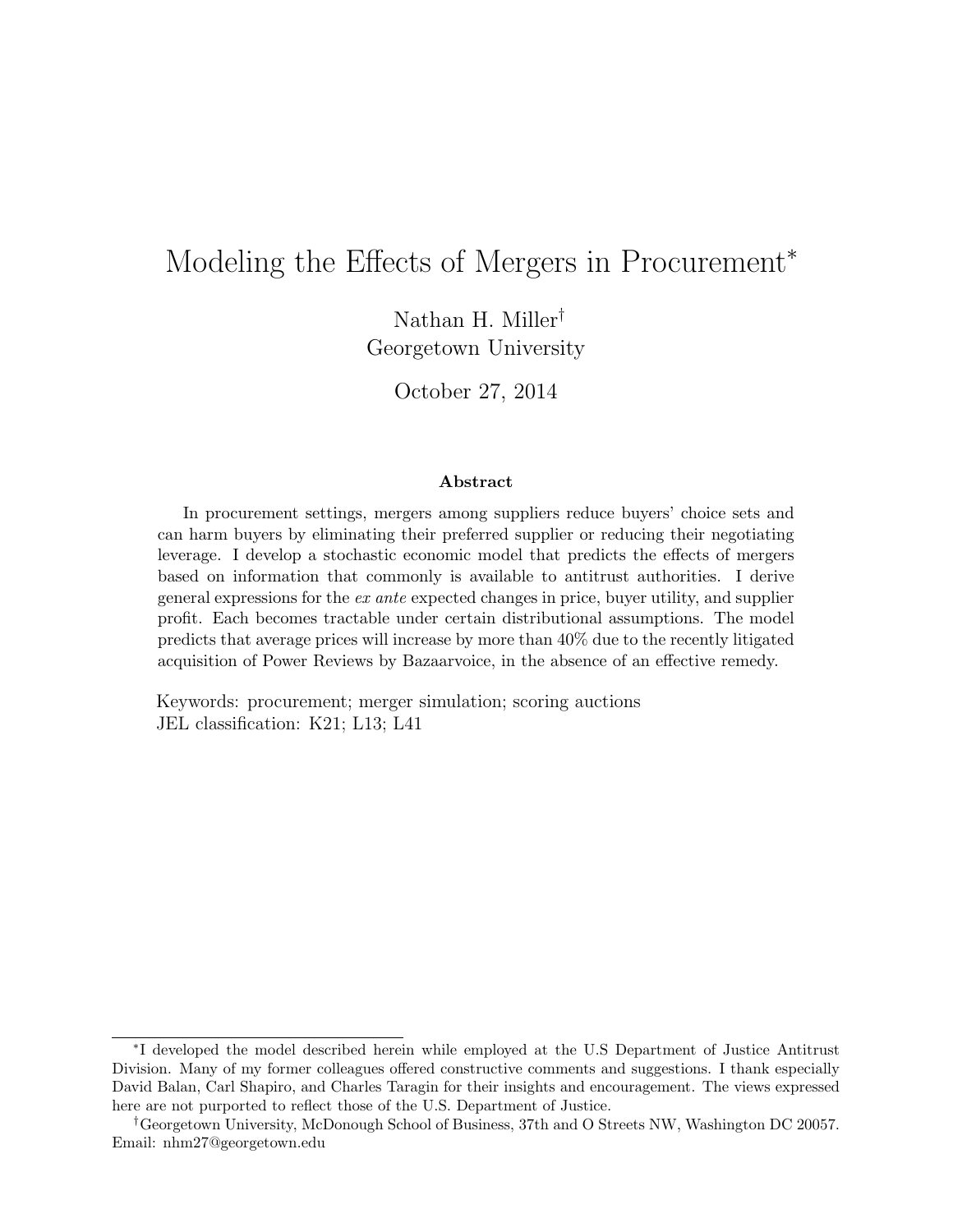### 1 Introduction

Firms engaged in procurement typically evaluate the prices and other contract terms of prospective suppliers in conjunction with non-price considerations such as reputation and quality. When more than one supplier is available, the buyer can play each off the others to obtain more favorable terms of trade. Mergers among suppliers reduce the buyer's choice set and, unless sufficient efficiencies arise, can harm the buyer by eliminating its preferred offer or relaxing a binding constraint on the terms of trade with its preferred supplier.

This theory of harm was employed by the U.S. Department of Justice (DOJ) in its challenge of the consummated acquisition of Power Reviews, Inc. ("Power Reviews") by Bazaarvoice, Inc. ("Bazaarvoice").<sup>1</sup> The products at issue are ratings and review (PRR) platforms that enable clients to collect and display consumer-generated product ratings and reviews online. According to court documents, Bazaarvoice employs "value based pricing" in which contract terms are negotiated based on clients' perceived willingness to pay, taking into account the competitive alternatives. The DOJ alleged, and the district court agreed, that buyers of PRR platforms benefited from the ability to play Bazaarvoice and Power Reviews off each other to obtain improved terms of trade, and that, absent relief, the acquisition would reduce the negotiating leverage of many buyers and possibly lead to the discontinuation of the Power Reviews product.

In this article, I develop a stochastic economic model of procurement that predicts the likely price effects of mergers involving the combination of suppliers in procurement markets. The model can be calibrated with information that commonly is available to antitrust authorities, such as market shares, average prices, and margins. To demonstrate, I glean estimates of the requisite data from court documents and the 2013 Annual Report of Bazaarvoice, and calibrate the model to match the facts of the PRR market. The model predicts average price increases of \$65 (42%) for Bazaarvoice and \$84 for Power Reviews. If instead the Power Reviews product is discontinued, the model predicts an average utility loss of \$79,000 annually for the clients of Power Reviews.<sup>2</sup>

The model itself is a stochastic version of the canonical scoring auction model in which buyers "score" the offers of prospective suppliers and award a contract to the supplier with

<sup>1</sup>Bazaarvoice purchased Power Reviews on June 12, 2012. The parties were not required to file with the antitrust agencies because the revenues of Power Reviews fell just below the Hart-Scott-Rodino thresholds. Nonetheless, the DOJ opened an investigation two days after the transaction closed and filed a Complaint on January 10, 2013, alleging a violation of Section 7 of the Clayton Act. Arguments started in September 2013. The district court ruled in favor of the DOJ on January 8, 2014.

<sup>2</sup>Computer code is posted on the author's personal website.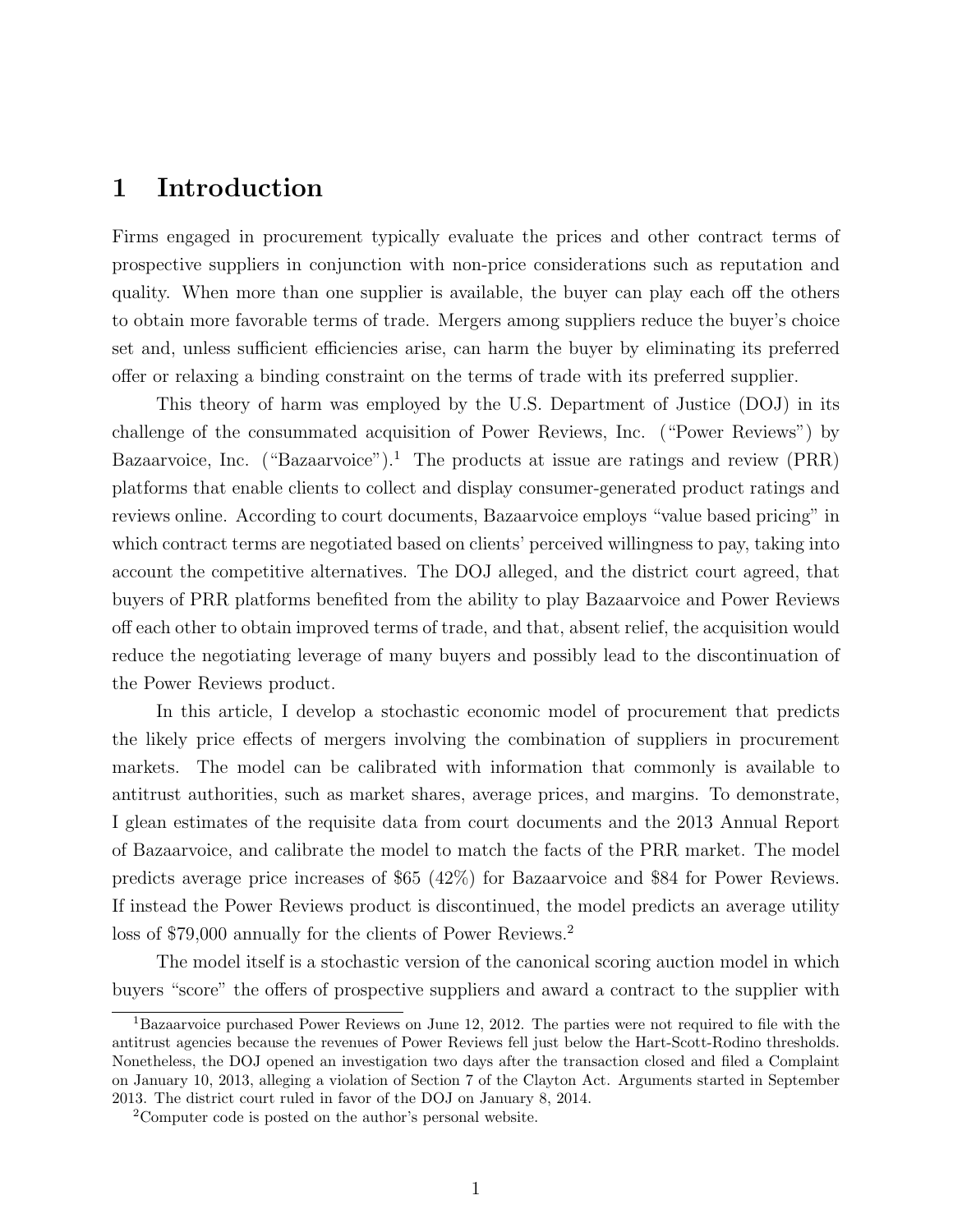the highest score (e.g., Laffont and Tirole 1987; Che 1993). Since scoring incorporates price and non-price information, the model is well suited for the competitive interplay that arises in procurement settings. The stochastic element allows for the possibility that buyers disagree about the relative desirability of the suppliers, conveying realism to the model and allowing the model to be calibrated from market-level data.

Prospective suppliers in the model are endowed with (i) a marginal cost of supply and (ii) a value that can be provided to the buyer. The difference between the value and the cost is the surplus that a supplier can create. I treat surplus as an exogenous stochastic variable that varies over suppliers and auctions. This departs from the theoretical literature on scoring auctions, which typically treats value as a choice variable of suppliers (e.g., Laffont and Tirole 1987; Che 1993; Branco 1997; Ganuza and Pechlivanos 2000; Asker and Cantillon 2008, 2010). The restriction avoids complications due to the potential non-contractablity of quality (Klein and Leffler 1981; Taylor 1993; Che and Gale 2003) and the impact of moral hazard and renegotiation (Bajari and Tadelis 2001; Bajari, McMillan and Tadelis 2009).

In this context, the outcome of the scoring auction and the transaction price that arises is fully determined by the surplus created by the suppliers. I derive general expressions for the ex ante expected changes in price, buyer utility, and supplier profit that arise due to a merger between two suppliers. I consider separately the cases in which (i) the merged entity retains both of its products post-merger and (ii) the merged entity discontinues one of its products. In practice, whether mergers result in product discontinuation depends heavily on the fixed costs of maintaining a product line, which are outside the model developed here. I then show how the general expressions can be made tractable by invoking a stochastic process for surplus that falls either within the location-scale or power-related families of distributions. Closed-form expressions are available when surplus arises from the Gumbel distribution.

The prices are set so that buyer utility, in a transaction with the highest-surplus supplier, just exceeds the surplus that could have been created by the second-best supplier. This "second-score" approach is strategically equivalent to a specific form of bargaining in which buyers play suppliers off against each other, up to the point at which the utility offered by the highest-surplus supplier cannot be matched profitably by the next best supplier. At that point, buyers have no more leverage and negotiations end. This conveys tractability to the analysis and is reasonable for many markets with either (i) merging suppliers that are much larger than most buyers, or (ii) buyers that have sizable negotiating costs. If buyers exercise leverage above-and-beyond the competitive alternative, then the fit of the model is less good. Nonetheless, I show that the model generalizes easily to Nash-in-Nash bargaining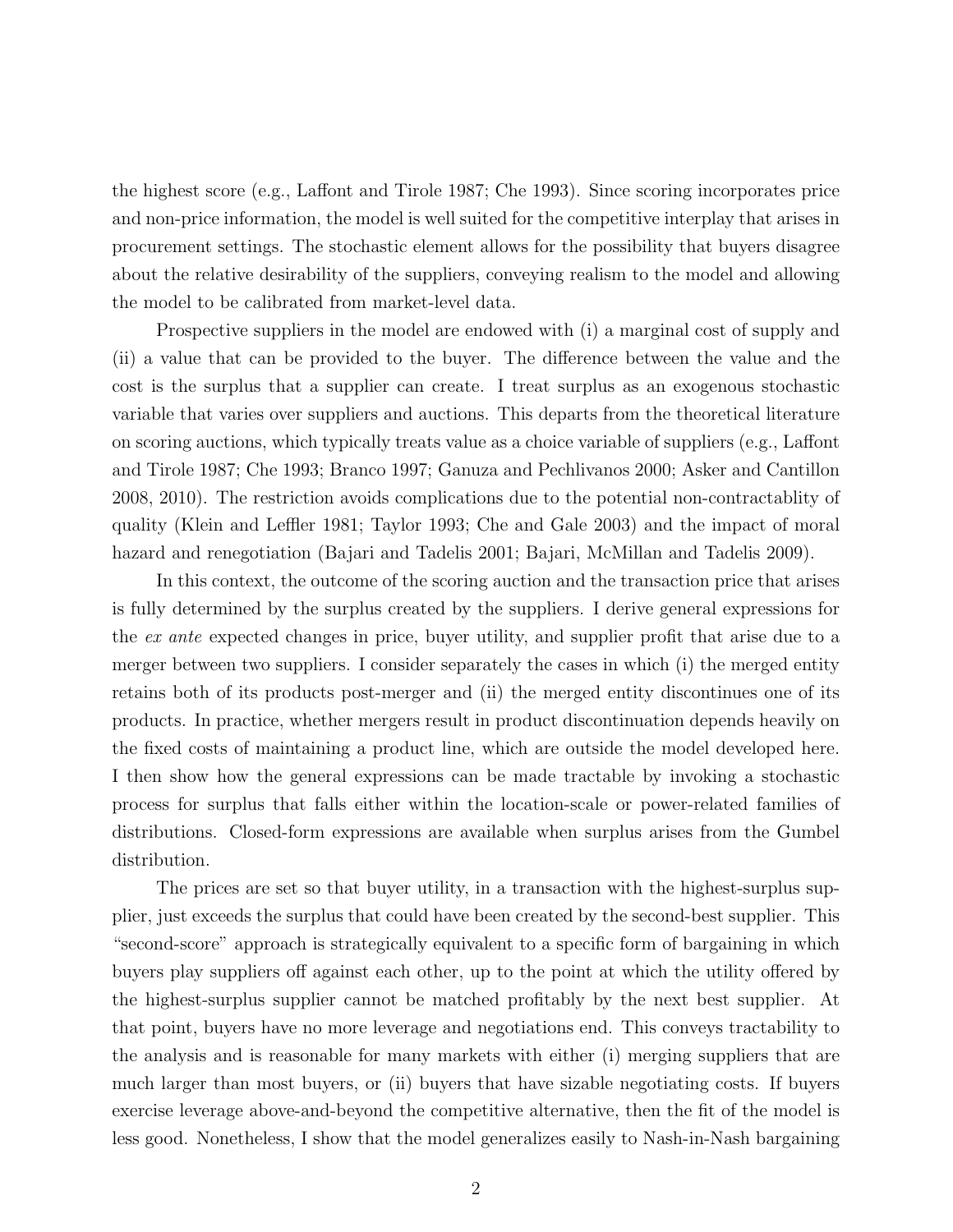(e.g., Horn and Wolinsky 1988), which features more extensive bargaining between buyers and the highest-surplus suppliers. I also develop results for first-score auctions, which feature none of the "back-and-forth" between buyers and sellers that characterize procurement markets, and draw analogies to Nash-Bertrand pricing in consumer products markets.

The model nests as special cases a number of previously developed models that examine mergers among undifferentiated suppliers with heterogeneous production costs. For instance, Froeb, Tschantz and Crooke (1999) and Waehrer and Perry (2003) develop results based on power-related distributions and Froeb, Tschantz and Crooke (1998, 2000) develop results based on location-scale distributions. That these results generalize to conditions with differentiated suppliers is anticipated by the theoretical literature on scoring auctions (e.g., Che 1993), on the basis that surplus fully characterizes equilibrium outcomes: it is immaterial whether heterogeneity in surplus arises from cost heterogeneity alone or from heterogeneity in both cost and value. Thus, a primary contribution of this article is that it unifies the applied antitrust literature on auctions, which emphasizes stochastic elements in undifferentiated settings, with the theoretical literature on scoring auctions, which is more general but lacks the stochastic elements that are necessary for calibration.

The model also can be related to a growing empirical literature on auctions and negotiations when supplier quality matters (e.g., Lewis and Bajari 2011; Grennan 2013; Gowrisankaran, Nevo, and Town 2014; Krasnokutskaya, Song, and Tang 2014). These articles use structural techniques, supported by large datasets, to (i) recover the supplier qualities that rationalize the data; and (ii) identify buyer tastes for price and quality.<sup>3</sup> Grennan (2013) is of particular relevance because it considers mergers, albeit on the buyer-side of procurement, in the context of the market for medical devices. The emphasis here is complementary, in the sense that the model facilitates analysis of supply-side mergers with much less data, relying on the scoring rule formulation to create a unidimensional choice problem. That said, I show that it is straight-forward to extend the model to accommodate arbitrary patterns of customer substitution, along the lines of Berry, Levinsohn, and Pakes (1995) and Nevo (2001), which could provide a useful framework for future empirical research.

Important caveats apply. First, the model leverages distributional assumptions to make predictions based on limited data. These assumptions help determine the magnitude of predicted price changes, as they do in consumer products settings (Crooke, Froeb, Tschantz and Werden 1999; Miller, Remer, Ryan and Sheu 2013). I discuss in the text how, with increas-

<sup>3</sup>These articles treat quality as exogenous. The exception is Lewis and Bajari (2011), which examines highway repair contracts in California over 2003-2008. This allows for a richer strategic environment but also places more demands on the variation that must be present in the data.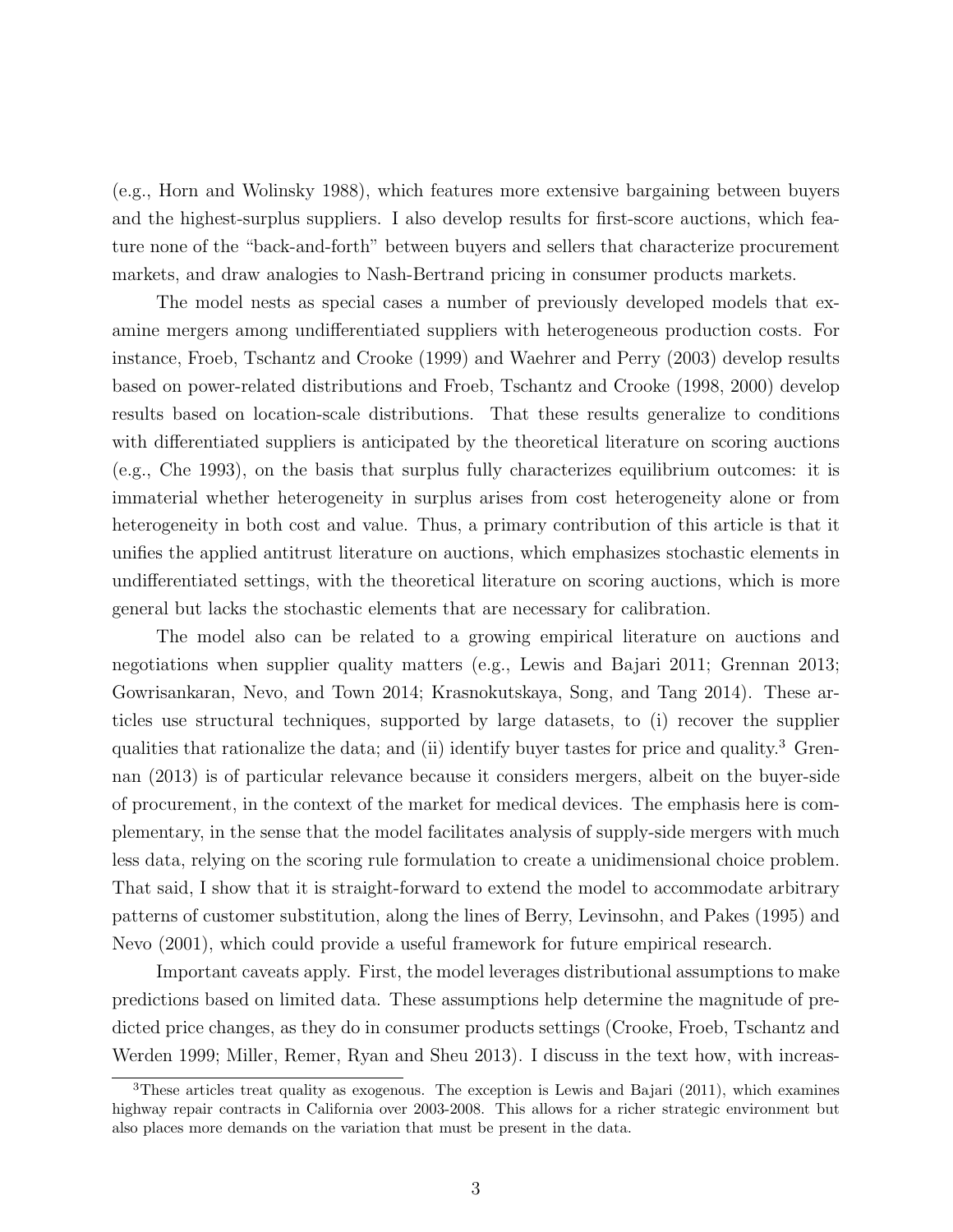ing amounts of data, these assumptions can be checked or relaxed. Second, the model treats supplier value as exogenous. This eliminates interesting strategic interactions that otherwise could arise. How predictions would be affected by relaxing this assumption is a matter I leave to future research. Third, I assume throughout that buyers have perfect information about surplus. While this treatment is consistent with the published literature, recent research also examines scoring auctions in which buyers are imperfectly informed (Giebe and Schweinzer 2014). Finally, the application to the Bazaarvoice/Power Reviews merger gleans information on average prices and costs from accounting reports of Bazaarvoice. The reported price effects are subject to the additional caveat that it is difficult to assess whether these inputs are appropriate based only on publicly-available information.

The article proceeds as follows. Section 2 contains a discussion of merger enforcement in procurement auctions. Section 3 develops notation and sketches the model. Section 4 derives general expressions for the effects of mergers on market outcomes. Section 5 shows how employing distributions from location-scale and power-related families can sharpen predictions, and provided closed-form solutions for the case of the Gumbel distribution. Section 6 provides extensions to Nash-in-Nash bargaining and first-score auctions. Section 7 concludes.

### 2 Merger Enforcement in Procurement Markets

It generally is thought that the overall volume of business-to-business transactions far exceeds that of business-to-consumer transactions (e.g., Sandhusen 2008) because supply-chains typically feature multiple exchanges between businesses, but only a single final sale. Of the three fully litigated merger challenges by the DOJ since 2000, two involved business-to-business procurement markets. The most recent, Bazaarvoice/Power Reviews, is discussed in some detail above. The other, Oracle/Peoplesoft, concerned the sale of high-functionality software for human resources and financial management to large business and government customers.<sup>4</sup> The DOJ challenge of AT&T/T-Mobile similarly involved, in part, sales to large enterprise customers. In each of these cases, contract terms were determined in private negotiations between buyers and sellers, and non-price considerations related to the quality of the products and the reputation of the suppliers were important.

The model that I develop here is designed to support economic predictions in such settings, using data that commonly become available to antitrust authorities during merger investigations. It fills a void in the academic literature. While much is known about simula-

<sup>&</sup>lt;sup>4</sup>The third fully litigated merger challenge, H&R Block/TaxAct, involved the sale of tax preparation software to consumers.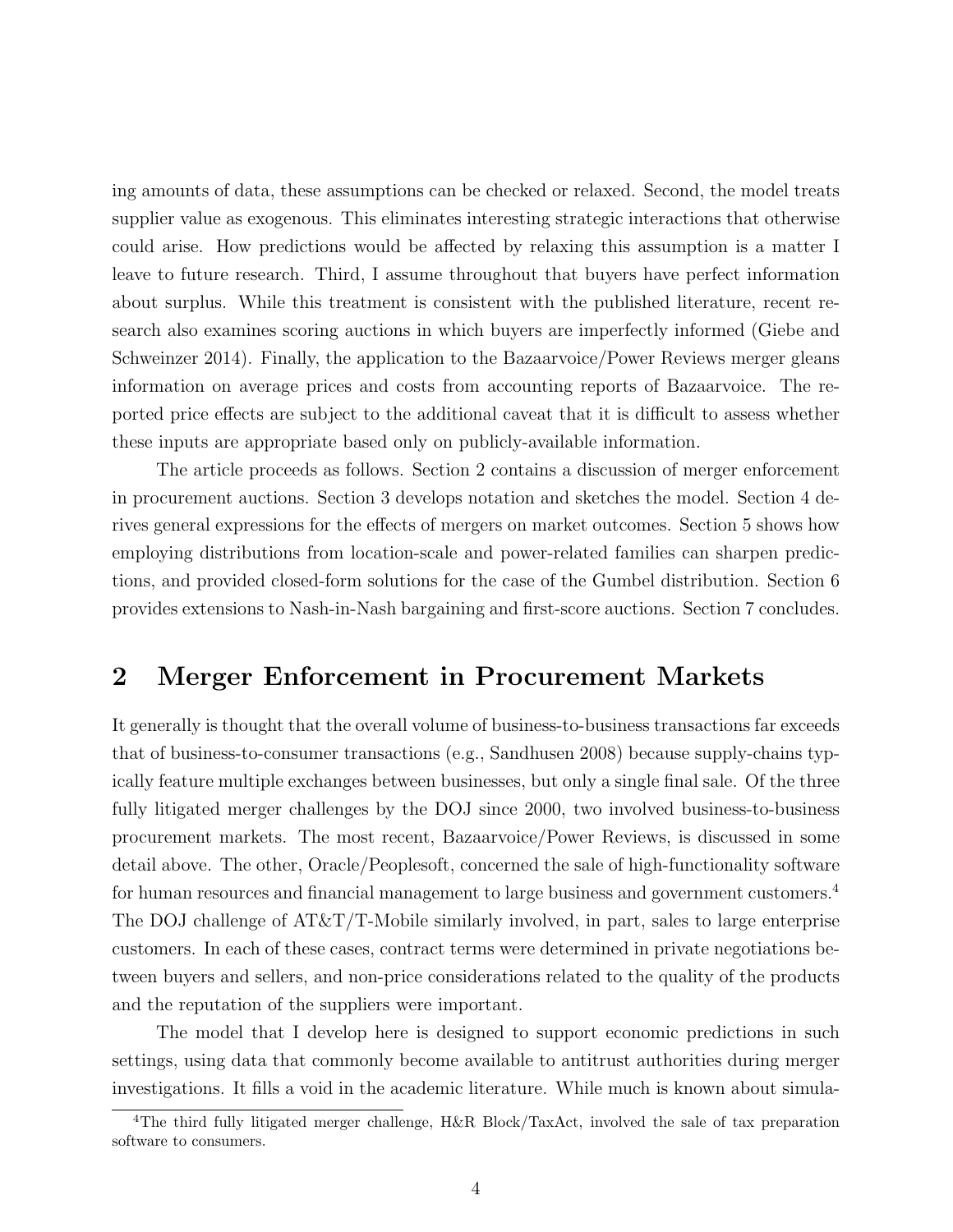tion techniques for consumer products industries, and those techniques often are applied in merger cases, much less research has tackled business-to-business transactions in a tractable manner. This deters the use of simulation in procurement markets. As Werden and Froeb (2006) argue, "a merger simulation should not be given significant weight by an enforcement agency or court unless the oligopoly model at the heart of the simulation fits the industry."

The model follows the established roadmap for merger simulation with consumer products. Namely, it specifies a mechanism that dictates competitive interactions, takes as given the quality of suppliers/products, and then uses parametric assumptions to translate data on market shares, prices, and marginal costs into price predictions.<sup>5</sup> One particular distributional assumption allows for calibration with market shares together with the price and marginal cost of a singe firm. Data on the prices and costs of other firms then can provide a first check on the parametric assumptions. Such data are available in most merger investigations, at least after the most preliminary stages. A second check on the model can be conducted by examining whether win/loss data and customer surveys, which are obtained in many investigations from the merging parties' documents, are consistent with the substitution patterns that arise given the maintained distributional assumptions.<sup>6</sup> With much more data, the model can be relaxed to accommodate arbitrary customer substitution, along the lines of Berry, Levinsohn and Pakes (1995) and Nevo (2001). This extension is unlikely to be feasible for merger enforcement except in exceptional cases, due to both data and time constraints, but it remains interesting from an academic standpoint.

### 3 The Model

#### 3.1 Framework

Consider a market with many buyers and a finite number of suppliers. Let the utility that a buyer *i* receives from supplier  $j \in N := \{1, \ldots, n\}$  be given by  $u_{ij}(v, p) = v_{ij} - p_i$ , where  $v_{it}$  is the value derived from the job and  $p_i$  is the payment to the supplier. Further let the marginal cost of supplier j when selling to buyer i be  $c_{ij}$  such that profit is given by  $\pi_{ij}(c, p) = p_i - c_{ij}$ . The difference between the value and the marginal cost is the surplus that can be created in a transaction between a specific buyer and seller. Denote surplus as  $w_{ij}(v, c)$  such that  $w_{ij}(v, c) = v_{ij} - c_{ij}$ .

<sup>5</sup>The mechanism in many consumer products industries is Nash Bertrand competition. Here is the mechanism is the second-score auction, for which suppliers have a dominant strategy.

<sup>6</sup>Win/loss data catalog the results of a supplier's sales opportunities.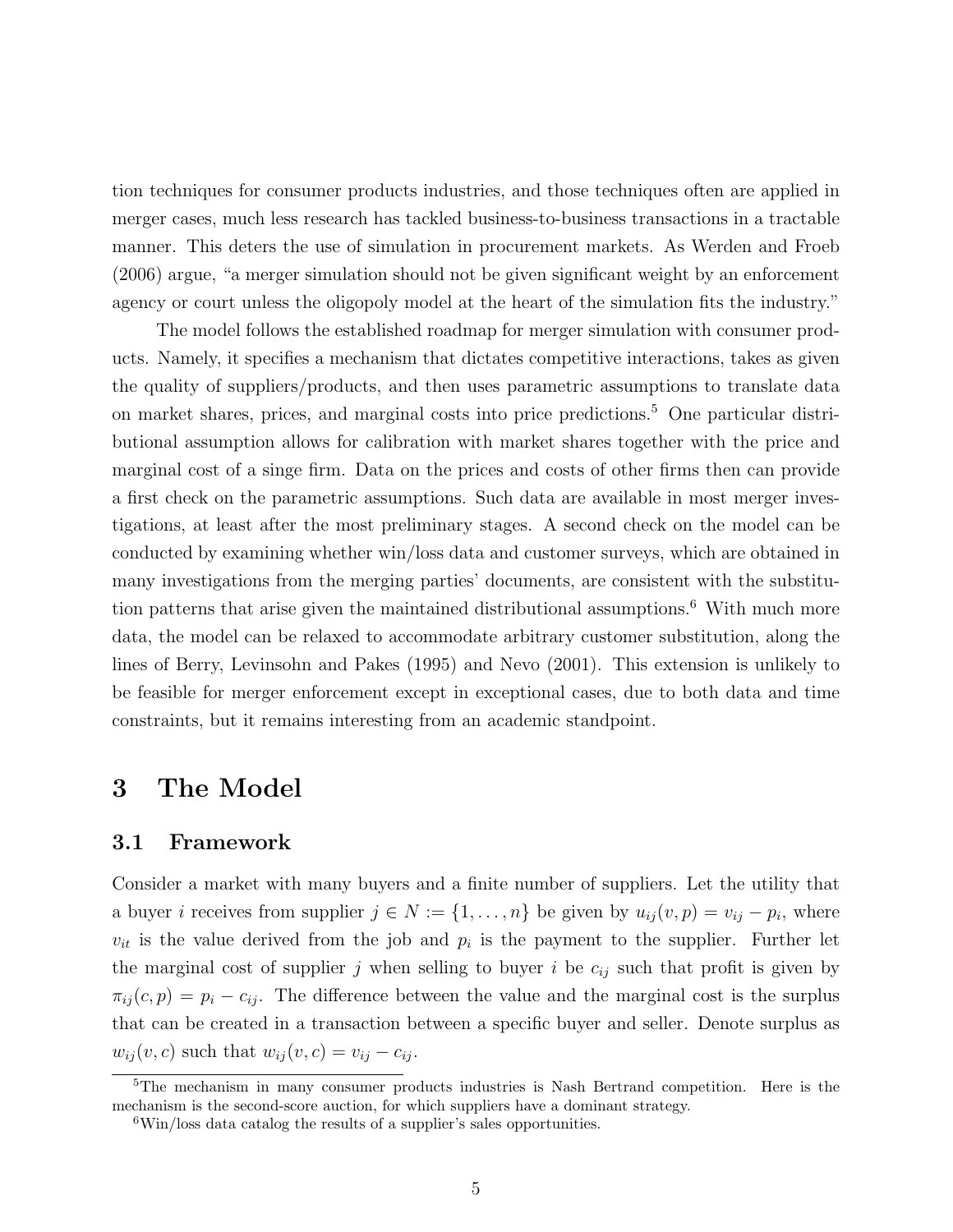Buyers observe fully the values of each supplier but not suppliers' marginal costs. This information structure prevents buyers from extracting all available surplus by making a takeit-or-leave it offer. Instead, consider a second score auction scheme in which each supplier receives a score based on the value it can provide and an offer that reflects the lowest price at which it is willing to transact. The score that buyer i assigns to supplier j is linear and additively separable in the value and the offer, such that  $S_{ij} = v_{ij} - b_{ij}$  where  $S_{ij}$  is the score and  $b_{ij}$  is the offer. Supplier j is selected if and only if  $S_{ij} > \max_{k \in N} S_{ik}$ .

The transaction price is determined such that the buyer's utility equals the surplus that could have been created by transacting with the second-best supplier. Letting supplier  $j$  be the first-best supplier, the resulting condition can be written

$$
v_{ij} - p_i = \max_{k \neq j} \{ v_{ik} - b_{ik} \}
$$
\n
$$
\tag{1}
$$

or, equivalently,

$$
p_i = v_{ij} - \max_{k \neq j} \{ v_{ik} - b_{ik} \}.
$$
 (2)

Each supplier observes its own marginal cost and value when submitting its offer, but not the marginal costs or values of other suppliers. It is a dominant strategy for suppliers to submit offers at marginal cost, such that  $b_{ij} = c_{ij}$  for all  $i, j$ , which is immediate from Vickrey (1961) after applying a change in variables. I assume hereafter that suppliers submit offers in accordance with this dominant strategy. This second-score auction is efficient in that the socially optimal outcome is realized. In alternative frameworks that allow suppliers to choose their value, efficiency still can be realized through quasi-linear scoring functions (e.g., Che 1993; Asker and Cantillon 2010).

The economic variables of interest can be expressed in terms of surplus. Supplier  $j$ is selected if and only if it provides the greatest total surplus, i.e. if and only if  $w_{ij}$  =  $\max_k \{w_{ik}\}.$  The price that arises is such that buyer utility equals the surplus that could have been created from the second-best supplier:

$$
p_i = v_{ij} - \max_{k \neq j} \{w_{ik}\},\tag{3}
$$

assuming without loss of generality that supplier  $j$  is selected. This price determines the split of surplus between the buyer and the selected supplier. The profit of the first-best supplier, which equals price minus marginal cost, also can be expressed in terms the surplus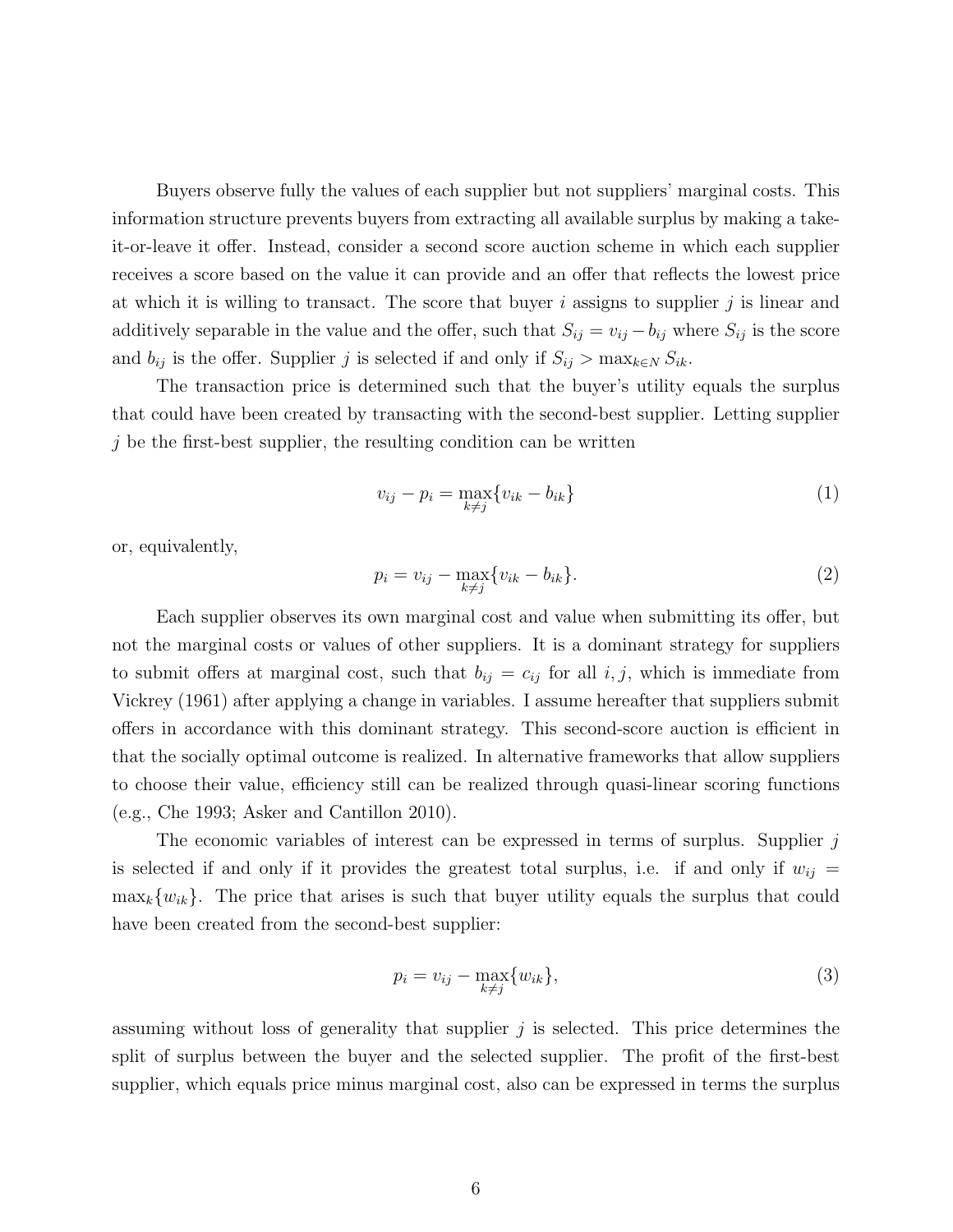it creates in excess of the surplus that could have been created by the second-best supplier:

$$
\pi_{ij} = w_{ij} - \max_{k \neq j} \{w_{ik}\},\tag{4}
$$

letting supplier j be selected. Analogously, buyer utility equals the surplus that could have been created from the second-best supplier:

$$
u_{ij} = \max_{k \neq j} \{w_{ik}\}.
$$
\n
$$
(5)
$$

In procurement settings, some buyers may elect not to purchase from any of the  $n$ suppliers. The framework can be adjusted to accommodate this by the incorporation of an outside option. Here I assume that the outside option,  $j = 0$ , provides value of  $v_{i0}$  and costs the buyer  $c_{i0}$ , for an available surplus of  $w_{i0}$ . The price that arises when the outside option is selected, following equation (3), can be interpreted either as a payment to a non-market participant or as a transfer price that governs intra-firm transactions.

#### 3.2 Stochastic properties

Let surplus be exogenous and stochastic. Thus, different buyers may select different suppliers and the obtained prices, utility and profit are all random variables. Let the surplus that supplier j can provide in a transaction with buyer  $i$  be drawn independently from the distribution  $G(\cdot|\boldsymbol{\theta}_j)$ , where  $\boldsymbol{\theta}_j$  is a vector of supplier-specific parameters related to marginal costs or values. Finally, let the maximum surplus available from any given set  $A$  of suppliers, denoted  $z_A = \max_{k \in A} \{w_{ik}\}\$ , have the distribution  $H_A(\cdot; \boldsymbol{\theta})$ , and let the first moments of  $G(\cdot|\boldsymbol{\theta}_j)$  and  $H_A(\cdot;\boldsymbol{\theta})$  be finite.

Underlying the stochastic process in surplus is random variation in values, marginal costs, or both. Assume that values and marginal costs are drawn from (potentially degenerate) distributions with finite first moments. The results obtained do not require further knowledge of the value and cost distributions, given knowledge of the surplus distribution. Thus the model nests as special cases (i) markets with homogeneous products and supplier-specific marginal cost distributions, as in Waehrer and Perry (2003); (ii) markets with heterogeneous product values and common marginal costs; and (iii) markets with both heterogeneous product values and supplier-specific marginal cost distributions.

General expressions for the selection probabilities and the expected prices, buyer surplus, and profit that arise given the structure of the model can be obtained without placing further restrictions on  $G(\cdot|\theta_j)$  and  $H_A(\cdot;\theta)$ . The ex ante probability that supplier j is se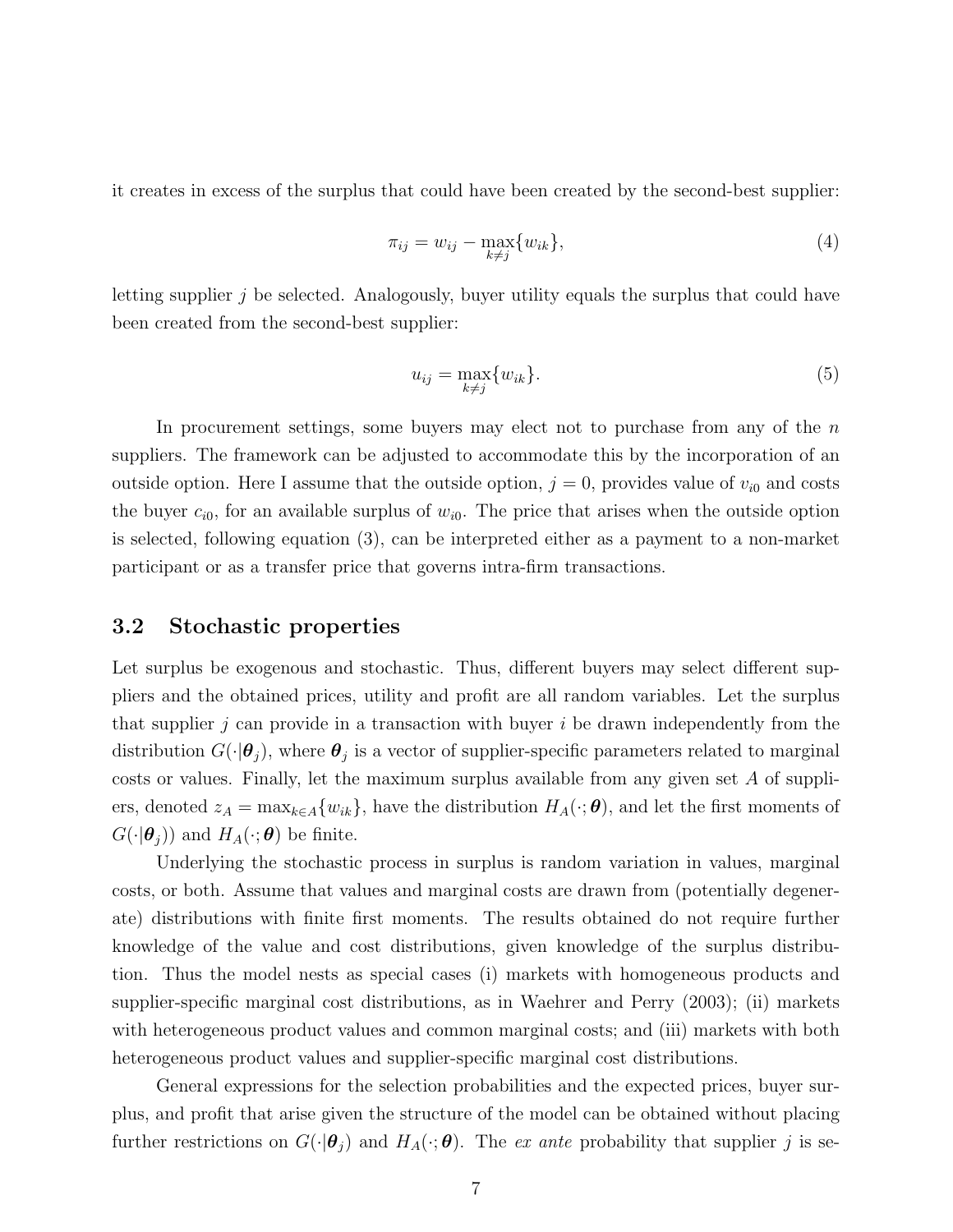lected by buyer i equals the probability that its total surplus exceeds the maximum total surplus of other suppliers:

$$
s_j(\boldsymbol{\theta}) = 1 - \Pr(w_{ij} < z_{\{k \neq j\}}; \boldsymbol{\theta}). \tag{6}
$$

Conditional on supplier  $j$  being selected, expected variable profit equals

$$
E\left[\pi_j \mid w_{ij} > z_{\{k \neq j\}}; \boldsymbol{\theta}\right] = E\left[z_N; \boldsymbol{\theta}\right] - E\left[z_{\{k \neq j\}}; \boldsymbol{\theta}\right]
$$
\n(7)

and expected buyer utility equals

$$
E[u_i|w_{ij} > z_{\{k\neq j\}};\boldsymbol{\theta}] = E[z_{\{k\neq j\}};\boldsymbol{\theta}]. \qquad (8)
$$

Finally, the expected price conditional on supplier j being selected equals

$$
E\left[p_i|\ w_{ij} > z_{\{k\neq j\}};\boldsymbol{\theta}\right] = E\left[v_{ij}|w_{ij} > z_{\{k\neq j\}};\boldsymbol{\theta}\right] - E\left[z_{\{k\neq j\}};\boldsymbol{\theta}\right].
$$
\n(9)

Alternatively, the expected conditional price can be formulated based on marginal costs. Adding and subtracting expected marginal costs, and substituting based on equation (7), yields an expression in terms of marginal costs and a markup term:

$$
E\left[p_i|\ w_{ij} > z_{\{k\neq j\}};\boldsymbol{\theta}\right] = E\left[c_{ij}|w_{ij} > z_{\{k\neq j\}};\boldsymbol{\theta}\right] + E\left[\pi_j|w_{ij} > z_{\{k\neq j\}};\boldsymbol{\theta}\right].\tag{10}
$$

Thus, whereas expected profit and buyer utility depend only on surplus, expected price depends both on surplus and on expected costs and values. Equations (7), (8), and (10) are fundamental to the analysis of mergers.

### 4 The Effect of Mergers

How mergers manifest depends on structure and magnitude of suppliers' fixed costs, which thus far have not been incorporated into the model. If fixed costs are sufficiently small then the merging firms likely find it profitable to retain both of their products and subsequently offer to maximize profit from their product portfolio. If instead suppliers incur separate fixed costs for each product (e.g., due to brand advertising) and these fixed costs are sufficiently large then the merging firms likely find it profitable to discontinue one of their products. I analyze these two cases in turn.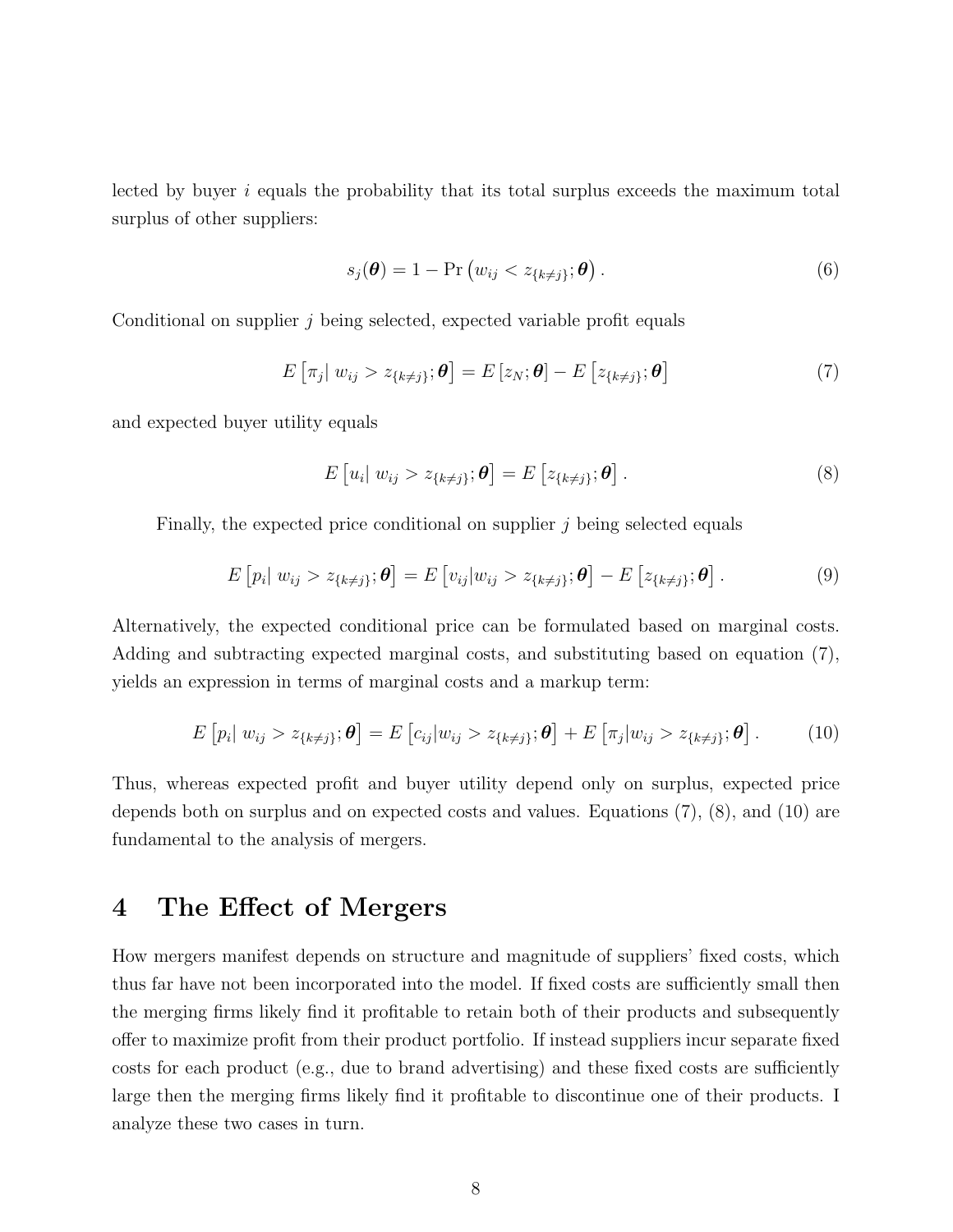### 4.1 Retention of all products

I assume that the merging suppliers observe the costs and values of their products when submitting offers, but not the costs or values of non-merging suppliers. The information available to non-merging suppliers is unchanged. Under this information structure, it is a dominant strategy for the merging suppliers to offer their higher-surplus product at cost and to withhold their lower-surplus product.<sup>7</sup> Which product of the merging suppliers is higher- or lower-surplus remains stochastic and specific to the particular buyer in question. It follows immediately that, because the withheld product always creates inferior surplus, the merger affects neither the identity of the selected supplier nor the realized surplus. Further, aggregating across buyers, the ex ante probability that any supplier is selected remains as defined in equation (6).

The merger does affect price, however, whenever the surplus that can be created by the merging suppliers' products both exceed the surplus that can be created by the products of all non-merging suppliers. Consider a merger of suppliers  $j$  and n. The price change that arises when the products of suppliers  $j$  and n can create the most and second-most surplus, respectively, is given by

$$
\Delta p_i = w_{ik} - \max_{k \neq j,n} \{w_{ik}\},\tag{11}
$$

reflecting that product  $n$  is withheld and no longer suppresses the price. The expected price change conditional on the product of supplier  $j$  creating the most total surplus is given by

$$
E\left[\Delta p_i|w_{ij} > z_{\{k\neq j\}};\boldsymbol{\theta},\right] = E\left[z_{\{k\neq j\}} - z_{\{k\neq j,n\}};\boldsymbol{\theta}\right].
$$
\n(12)

Finally, the unconditional expected change in price, keeping in mind that either  $j$  or  $n$  could be the higher-surplus product, takes the form

$$
E\left[\Delta p_i;\boldsymbol{\theta}\right] = s_j(\boldsymbol{\theta})E\left[z_{\{k\neq j\}} - z_{\{k\neq j,n\}};\boldsymbol{\theta},\right] + s_n(\boldsymbol{\theta})E\left[z_{\{k\neq n\}} - z_{\{k\neq j,n\}};\boldsymbol{\theta}\right].
$$
 (13)

This latter expression incorporates that price does not change if the merging firms' highersurplus product is not selected because, in that case, the withholding of the lower-surplus

<sup>7</sup> It is natural to question whether, in practice, the merging supplier would have sufficient confidence in its knowledge of the buyer's preferences to strategically withhold a product from the auction. Recall, though, that the second-score auction is equivalent to a bargaining scenario in which buyers play suppliers off against each other, up to the point that the utility offered by the highest-surplus supplier cannot profitably be matched by the next best supplier. Perfect information is not needed to generate the results in this section. Instead, what is required is that buyers cannot play off the merged entity against itself or, equivalently, that the merging suppliers successfully internalize the effect of competition between their products.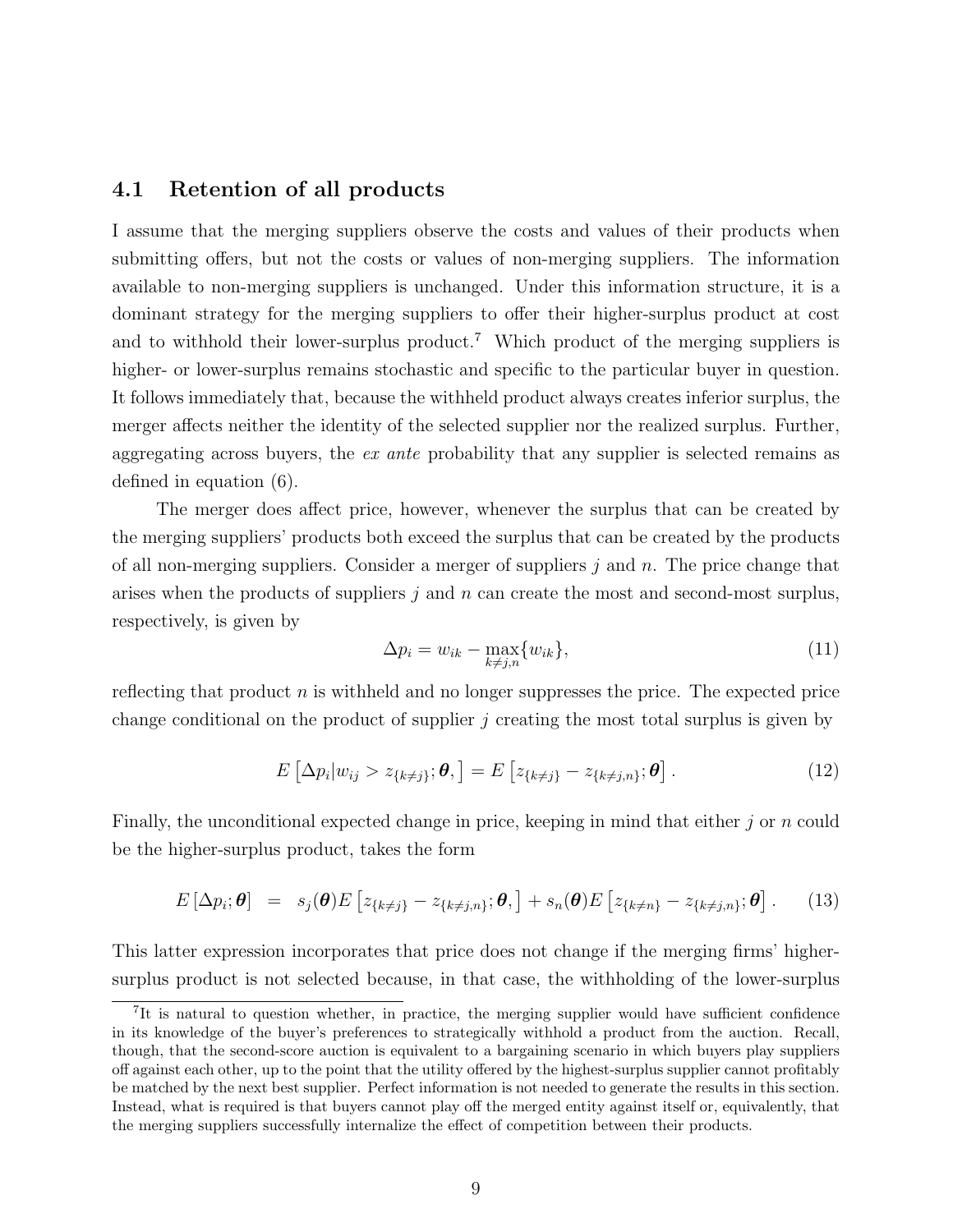product does not eliminate a binding constraint on prices. The higher expected price that arises due to the merger represents a transfer of buyer utility to supplier profit. Because the identities of the selected suppliers are unchanged, the efficiency of the auction is unaffected.

### 4.2 Discontinuation of a product

This section analyzes mergers after which the product of one merging supplier is discontinued for all buyers. In this case, the post-merger environment is identical to the pre-merger environment except that there is one fewer supplier. Thus, all suppliers have the dominant strategy of bidding at marginal cost. The ramifications of a merger are twofold: First, for some buyers the merger eliminates the most preferred supplier and thereby reduces utility and surplus. While prices can increase or decrease, these buyers are strictly worse off. Second, for other buyers the merger eliminates the second-best supplier and thereby increases price and decreases utility, while leaving surplus unchanged.

Subcase 1. Consider first scenarios in which the buyer's preferred product is discontinued. Some additional notation is necessary: we denote as  $s_{ijk}^*(\theta)$  the probability that buyer is second-preferred choice is supplier j given that the most-preferred supplier is supplier k. Let the merging suppliers be j and n, and suppose the product of supplier j is discontinued. Since this preferred product initially offered the most surplus, discontinuation reduces the available surplus. The expected lost surplus equals

$$
E[\Delta w_i|w_{ij} > z_{\{k \neq j\}}; \boldsymbol{\theta}] = E[z_{\{k \neq j\}}; \boldsymbol{\theta}] - E[z_N; \boldsymbol{\theta}]. \tag{14}
$$

Buyer utility is determined by the surplus offered by the second-preferred product. Thus, discontinuation reduces buyer surplus and the expected change equals

$$
E\left[\Delta u_i|s_{ij} > z_{\{k\neq j\}};\boldsymbol{\theta}\right] = \sum_{l\neq j} s_{ilj}^*(\boldsymbol{\theta}) E\left[z_{\{k\neq j,l\}};\boldsymbol{\theta}\right] - E\left[z_{\{k\neq j\}};\boldsymbol{\theta}\right].
$$
\n(15)

The merging firms can gain or lose variable profit, depending on the realized distribution of surplus across suppliers. The expected change equals

$$
E\left[\Delta\pi_i|S_{ij} > Z_{\{k\neq j\}};\boldsymbol{\theta}\right] = E[z_{\{k\neq j\}};\boldsymbol{\theta}] - E[z_N;\boldsymbol{\theta}] + s_{inj}^*(\boldsymbol{\theta})(E\left[z_{\{k\neq j\}} - z_{\{k\neq j,n\}};\boldsymbol{\theta}\right]),
$$
\n(16)

reflecting the lost profit on supplier j's product as well the possibility of recoupment through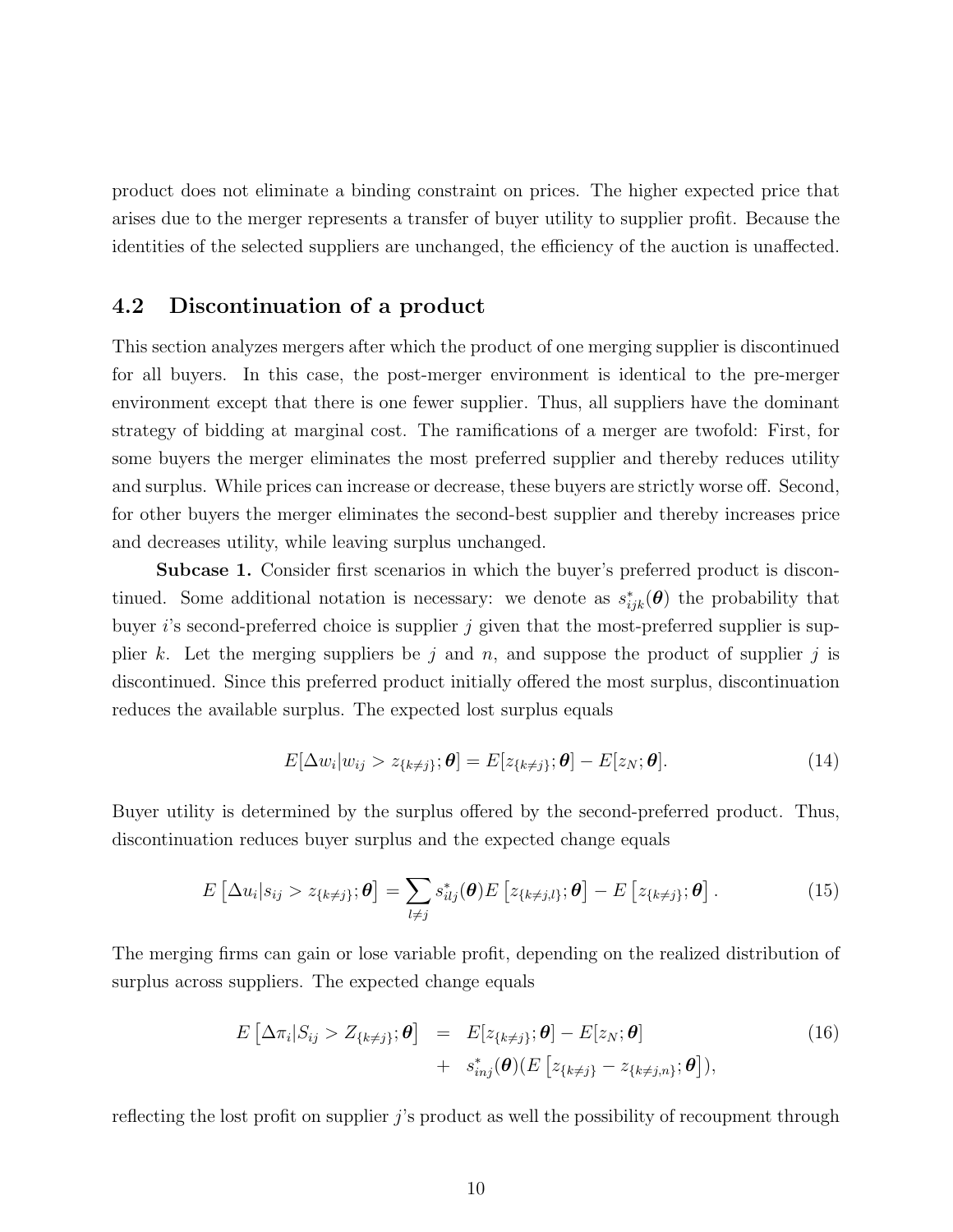the selection of supplier  $n$ 's product. Increases in profit arise when (i) the merging suppliers' products offer high and similar magnitudes of surplus and (ii) non-merging suppliers' products offer less total surplus. Then discontinuation eliminates an important pricing constraint but does not substantially reduce surplus.

Subcase 2. Consider now scenarios in which the discontinued product is not preferred by the buyer. Again let the merging suppliers be j and n, and suppose the product of supplier  $j$  is discontinued. Surplus is unaffected because the highest-surplus product remains in the market. The merger does affect prices, and thus the split of surplus, whenever the discontinued product provides the second-highest surplus. The expected change in price, conditional on  $j$  providing the second-highest surplus, equals

$$
E\left[\Delta p_i\big| z_N > s_{ij} > z_{\{k\neq j\}}^*, \boldsymbol{\theta}\right] = \sum_{l\neq j} \frac{s_l(\boldsymbol{\theta})}{1 - s_j(\boldsymbol{\theta})} E\left[z_{\{k\neq j,l\}} - z_{\{k\neq l\}}|\boldsymbol{\theta}\right],\tag{17}
$$

where we use  $z_A^*$  to denote the second-highest surplus in the set A.

### 5 Distributional Assumptions

#### 5.1 Location-scale and power-related distributions

The predictions above can be sharpened by imposing distributional assumptions on the  $G(\cdot|\boldsymbol{\theta}_i)$ , the distribution of surplus. I consider first the location-scale family of distributions, and then discuss briefly power-related distributions. With the location-scale distributions, let the vector of supplier-specific parameters be composed of the location parameter  $\delta_j$  and a scale parameter  $\sigma$  that is common across suppliers, such that  $\theta_j = (\delta_j, \sigma)$ . Distributions in this family include the Gumbel, normal, uniform and logistic distributions.

The restriction to the location-scale family allows surplus to be decomposed such that

$$
w_{ij} \equiv v_{ij} - c_{ij} = \delta_j + \epsilon_{ij} \tag{18}
$$

where the stochastic term  $\epsilon_{ij}$  is drawn from some distribution  $F(\cdot; \sigma)$ . One location parameter is not identifiable and it is conventional to impose the normalization  $\delta_0 = 0$ . Because the surplus of each supplier is stochastic, the maximum surplus obtained from any set A of suppliers also is stochastic. Let this maximum have the distribution  $H_A(\cdot; \delta_A, \sigma)$ , where  $\delta_A$ is a vector that contains  $\delta_j$  for all  $j \in A$ . The stochastic draws are independent and identically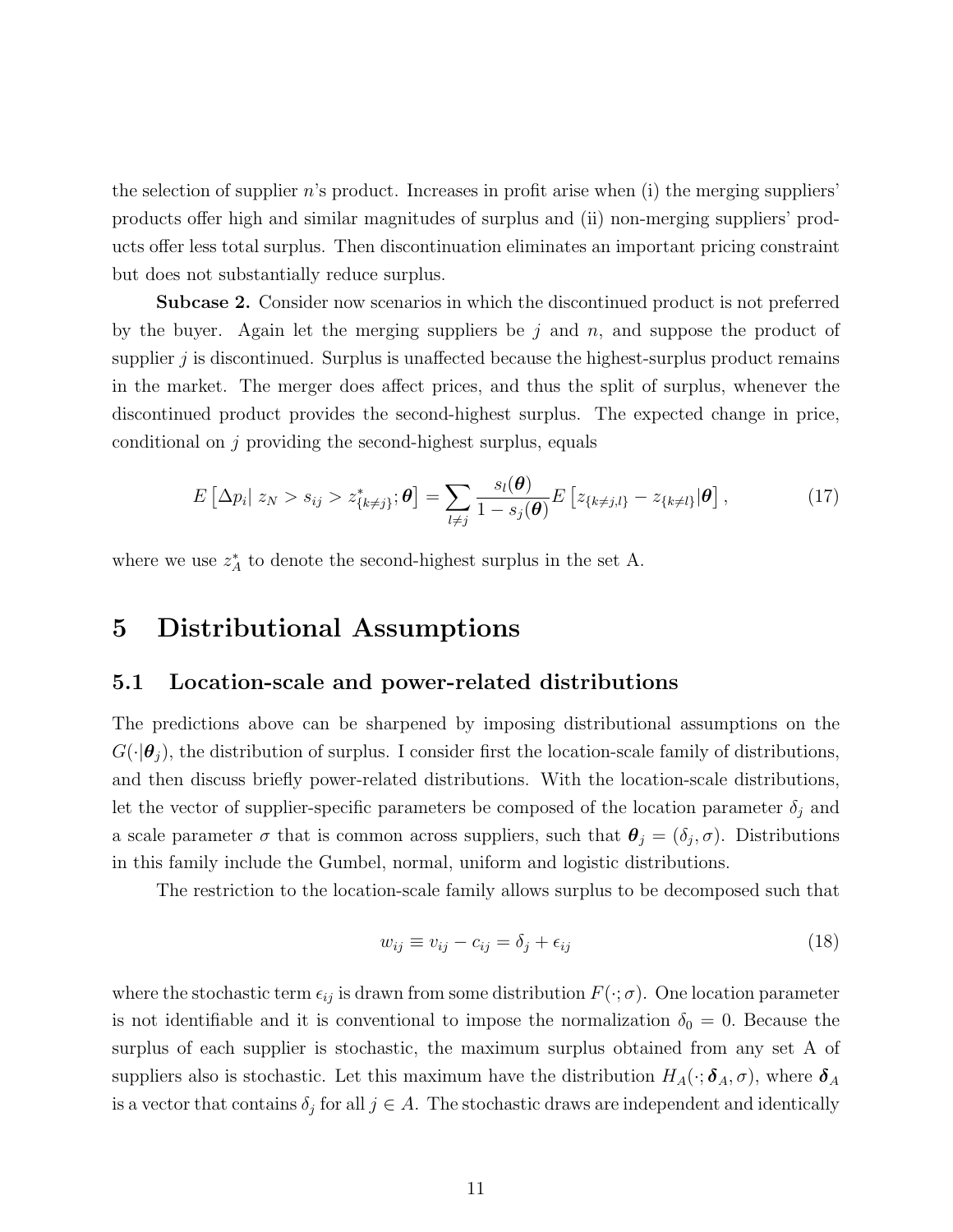distributed so that the distributions  $H_A(\cdot; \boldsymbol{\delta}_A, \sigma)$  and  $F(\cdot; \sigma)$  are related according to:

$$
\max_{j \in A} \{ w_{ij} \} = H_A(x; \boldsymbol{\theta}) = \prod_{j \in A} F(x - \delta_j; \sigma)
$$
\n(19)

This equation is useful because the effects of mergers on expected price, utility, and profit all depend on the expected maximum surplus provided by specific sets of suppliers.

Closed-from solutions can be obtained for the specific case of the Gumbel distribution.<sup>8</sup> There the expected maximum surplus provided by the set A equals the inclusive value:

$$
E\left[z_A;\boldsymbol{\delta}_A,\sigma\right] = \int_{-\infty}^{\infty} x dH_A(x;\boldsymbol{\delta}_A,\sigma) = \sigma \ln \sum_{j\in A} \exp\left(\frac{\delta_j}{\sigma}\right)
$$
(20)

Further, the selection probabilities of each firm take the form

$$
s_j(\boldsymbol{\delta}, \sigma) = \frac{\exp(\delta_j/\sigma)}{\sum_{k=0}^J \exp(\delta_k/\sigma)}
$$
(21)

Thus, provided values are distributed by the Gumbel distribution, analytical solutions are available for selection probabilities, expected profit, and expected prices.

This framework nests as a special case the model of Froeb, Tschantz and Crooke (1998, 2000). There it is assumed that (i) suppliers have heterogeneous marginal costs but are otherwise homogeneous, so that the value that buyers gain from a transaction does not vary across suppliers, and (ii) that suppliers' marginal costs have the Gumbel distribution. The first assumption can be accommodated in our framework by applying a change-of-variables to equation (18) and the location parameters; equations (20) and (21) then provide equations that can be used to predict the price effects of mergers.

Next consider the family of power-related distributions invoked in Froeb, Tschantz and Crooke (1999) and Waehrer and Perry (2003). Let the supplier-specific parameter represent the "capacity" of the supplier and define  $\delta = \sum_j \delta_j$  as the total capacity of the suppliers. Capacity here can be interpreted as a summary measure of all economic factors that affect suppliers' ability to create surplus. Further, let the distribution  $G(\cdot|\boldsymbol{\theta}_j)$  take the form

$$
G(x|\delta_j) = 1 - [1 - F(x)]^{\delta_j}
$$
\n(22)

where  $F(\cdot)$  belongs to the family of power-related distributions. Thus, capacity can be

<sup>&</sup>lt;sup>8</sup>The Gumbel distribution often is referred to in the economics literature as the extreme value type I distribution.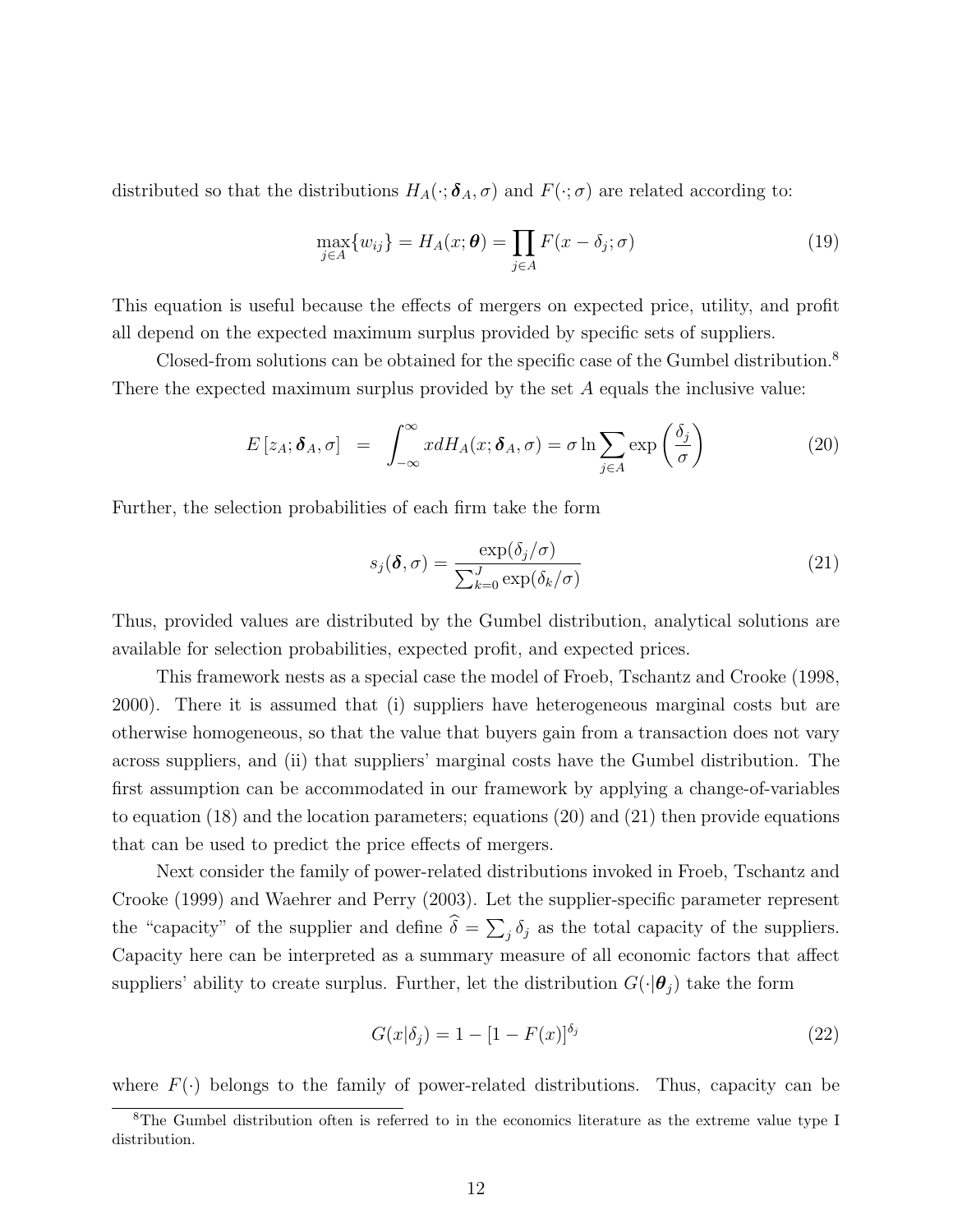interpreted as the number of draws that a supplier receives from the distribution  $F$ , where the highest draw determines the surplus that the supplier creates.

A number of useful properties arise, among which is that the probability distribution of the highest draw received by any set of suppliers A depends only on the total capacity of suppliers in the set. Defining the total capacity of a set A of suppliers as  $\delta_A = \sum_{j \in A} \delta_j$ , it is the case that

$$
G(x|\delta_A) = 1 - [1 - F(x)]^{\delta_A} \tag{23}
$$

This makes it tractable to obtain numerically the expected maximum surplus created by any set of suppliers – a key input to evaluated the effects of mergers within framework introduced here. Another useful property is that the selection probability for any supplier  $j$  takes has the closed-form expression  $s_j(\delta) = \delta_j/\hat{\delta}$  as the fraction of total capacity that is held by the firm. These properties are well analyzed in Waehrer and Perry (2003), and I refer readers to that article for more details.

#### 5.2 More on the Gumbel distribution

Among the distributions enumerated above, the Gumbel distribution is the most tractable for empirical work, and I extend some of the mathematics here. The Berry (1994) inversion applies so that the location parameters can be expressed as a linear function of differences in log selection probabilities:

$$
\log(s_j) - \log(s_0) = \delta_j/\sigma \tag{24}
$$

Further, equations (7), (10), (20), and (21) can be combined to yield an expression for expected price that depends on expected marginal cost and a simple markup term that depends only on the selection probability:

$$
E\left[p_i|\ w_{ij} > z_{\{k\neq j\}};\boldsymbol{\theta}\right] = E\left[c_{ij}|w_{ij} > z_{\{k\neq j\}};\boldsymbol{\theta}\right] + \sigma \log\left(\frac{1}{1-s_j}\right) \tag{25}
$$

The above equations allow the model to be fully calibrated with (i) market shares and (ii) the average price and average cost of a single firm.

The simulation results for Bazaarvoice/Power Review presented in the introduction rest on such calculations. I use market shares of 40% for Bazaarvoice, 28% for Power Reviews, 3% for other vendors and 28% for the in-house build, based on expert witness testimony summarized in the opinion of the district court. The average sales price and cost of goods sold ("COGS"), from the 2013 Annual Report of Bazaarvoice, are \$154,000 and \$101,000,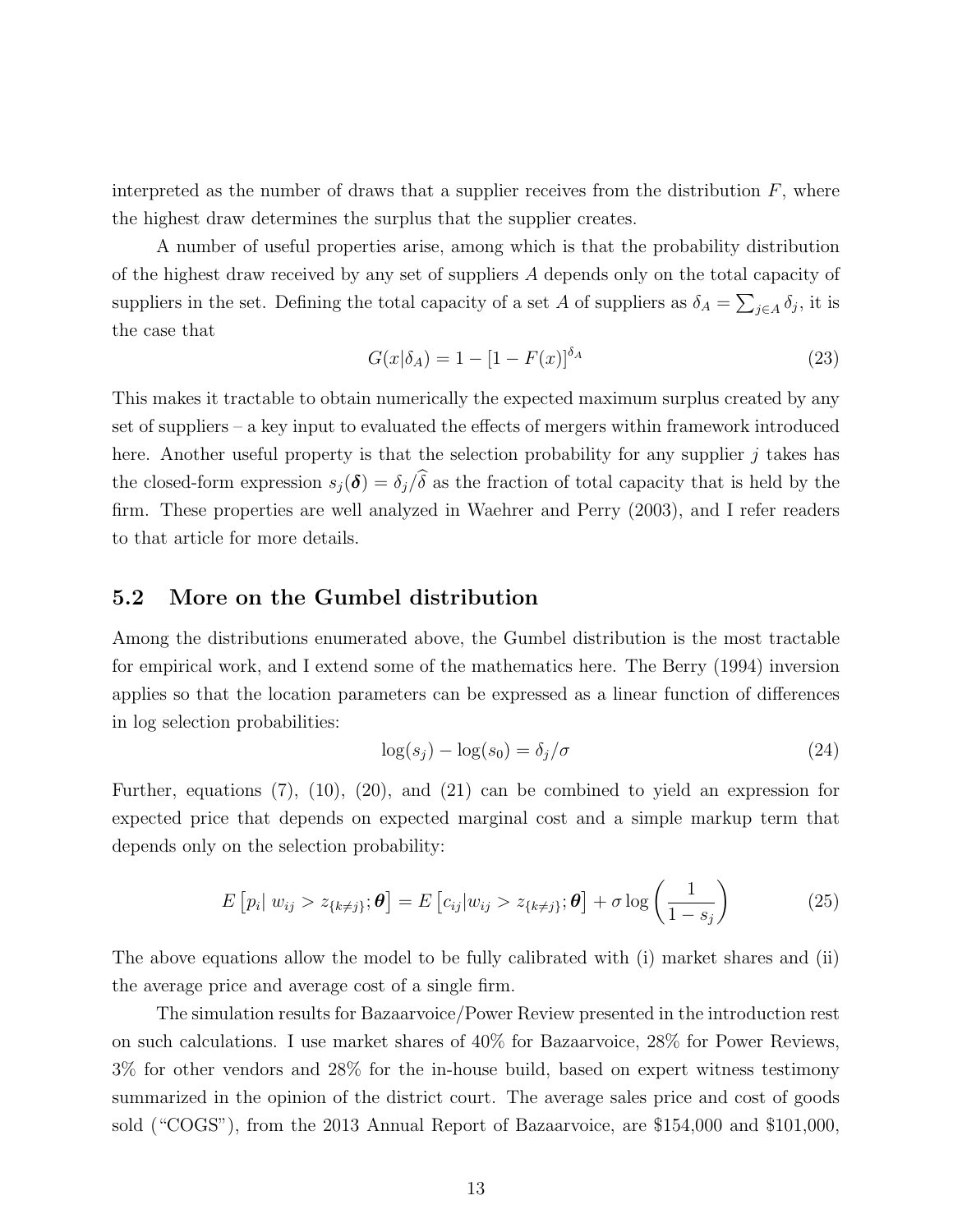respectively, and I take these as measures of average price and cost.<sup>9</sup> This is sufficient for calibration. If all products are retained post-merger then the Bazaarvoice price increases \$65 (42%) and the Power Reviews price increases \$84. If instead the Power Reviews product is discontinued, the total utility loss for Power Reviews clients is \$79,000 annually.

That so little is required for merger simulation is due to the restrictions that arise with the Gumbel distribution. Most famously, models such as this one exhibit independence of irrelevant alternatives (IIA), meaning that for any suppliers j and k and any subset B of A,

$$
\frac{s_j(B)}{s_k(B)} = \frac{s_j(A)}{s_k(A)}
$$

The IIA property implies that consumers substitute between suppliers in proportion to market share. For example, suppose that two suppliers  $j$  and  $k$  have selection probabilities of 0.1 and 0.2, respectively. If another supplier experiences a decrease in its expected surplus, due to reductions in value or increases in cost, then the selection probability of supplier  $k$ increases by twice that of supplier  $j$ .

The restrictions of the model can be evaluated with somewhat more information. Because equation (25) characterizes markups for every supplier, data on average prices and average costs for other firms can provide a first check on the model. Such information is available in most antitrust investigations, at least after the most preliminary stages. The cost data typically are of higher quality than what is available for academic work because firms have a strong incentive to understand their cost structure, and this tends to be reflected in the normal-course business documents that become available to antitrust authorities. A second check on the model can be conducted by examining whether win/loss data or customer substitution surveys, which are obtained in many investigations from the merging parties' documents, are consistent with the IIA property implied by the Gumbel distribution.

With even more data, the restrictions of the model can be relaxed to accommodate arbitrary patterns of customer substitution, along the lines developed in Berry, Levinsohn and Pakes (1995) and Nevo (2001) for consumer products industries. The starting point is the surplus equation because surplus dictates buyer choice (rather than indirect utility as with consumer products). Suppose, for the purposes of illustration, that the marginal cost

<sup>9</sup>Many caveats apply to the use of accounting data in this manner. Both the average sales price and the COGS incorporate monies associated with products other than product ratings and reviews. Further, they are calculated as straight averages, across all clients, so a mismatch exists with the market shares, which are based on large clients. The COGS has the additional problem that it may incorporate expenditures that are not marginal. Additionally, no attempt has been made to calculate the net present value of a client relationship which, in this case, probably aligns better with the appropriate notion of markup.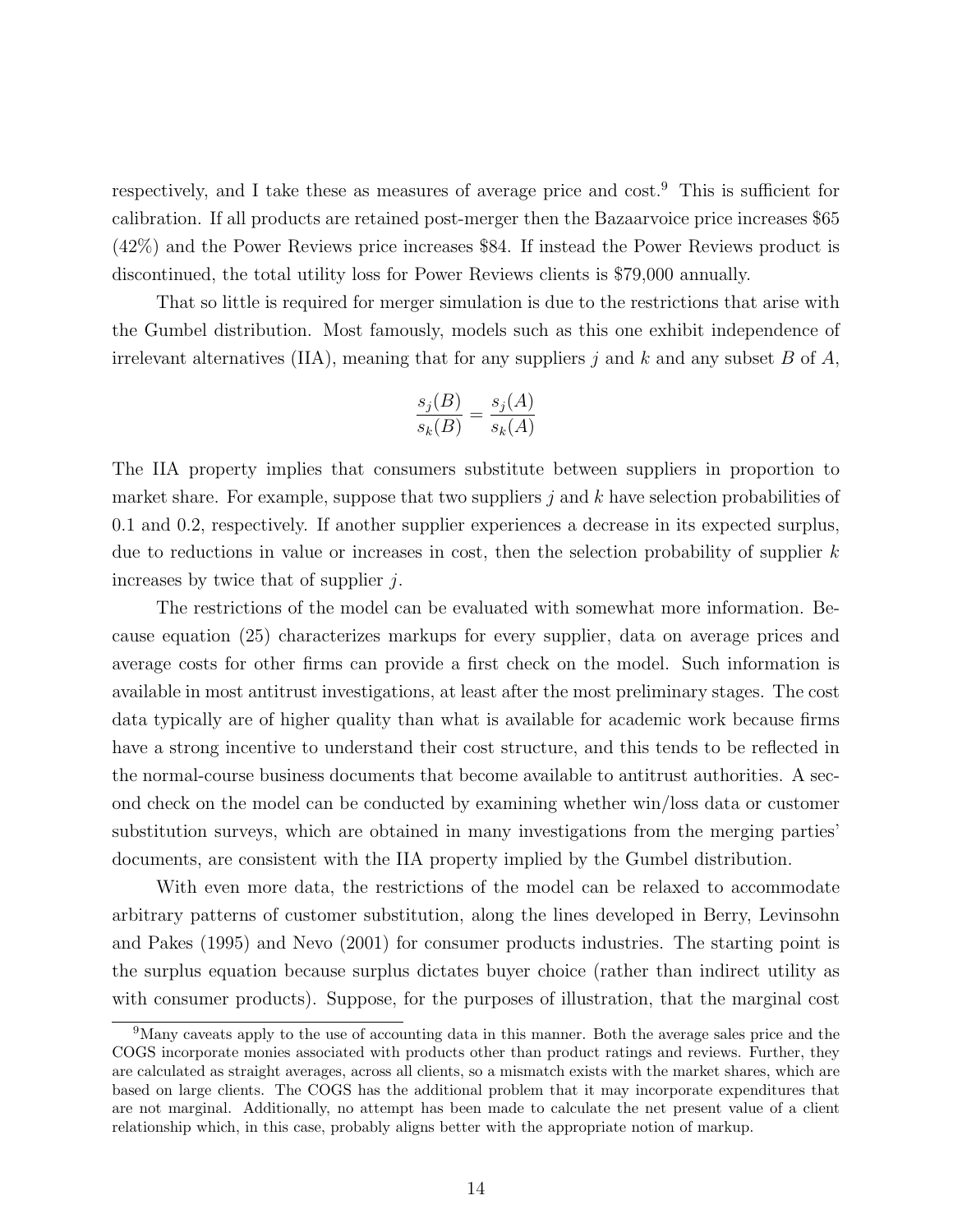of each firm is fixed across buyers, while value can be decomposed into a function of product characteristics and buyer-specific taste parameters. Then surplus is given by

$$
w_{ij} = \mathbf{x}'_j \mathbf{\beta}_i - m c_j + \xi_j + \epsilon_{ij},\tag{26}
$$

where  $x'_{j}$  is a vector of observable product characteristics,  $\beta_{i}$  is a vector of buyer-specific taste parameters,  $\xi_j$  is the mean buyer valuation of unobservable product characteristics, and  $\epsilon_{ij}$  is a consumer-specific taste shock. Further, let the taste parameters be a function of observed and unobserved buyer characteristics:

$$
\beta_i = \beta + \Pi D_i + \Sigma \nu_i, \tag{27}
$$

where  $D_i$  and  $\nu_i$  are vectors of observed and unobserved buyer characteristics, respectively.

This formulation is nearly equivalent to the models of Berry, Levinsohn and Pakes (1995) and Nevo (2001), and I refer readers to those articles for details on estimation. The difference is that marginal costs, rather than prices, govern buyer choices. While this changes little about the mechanics of estimation, it does limit applications to settings in which costs can be measured with some confidence. Further, because estimation requires considerable cross-sectional or time-series variation in market shares, and also is computationally expensive, this extension is infeasible for the antitrust context outside exceptional cases. Its value is more likely as a framework for empirical research on business-to-business markets.

### 6 Extensions

#### 6.1 Nash bargaining

The second-score auction is equivalent to a specific form of bargaining. Buyers play suppliers off against each other, up to the point at which the utility offered by the highest-surplus supplier cannot be matched profitably by the next best supplier. At that point, buyers have no more leverage and negotiations end. This conveys tractability to the analysis and is reasonable for many markets with either (i) merging suppliers that are much larger than most buyers, as in the  $AT\&T/T$ -Mobile business products, or (ii) buyers that have sizable negotiating costs, as in Bazaarvoice/Power Reviews.<sup>10</sup> The model nonetheless can be generalized

 $10$ In Bazaarvoice/Power Reviews, the DOJ's expert witness testified that the prices of ratings and reviews platforms are sufficiently low that most customers (e.g., Staples or Home Depot) have little incentive to monitor or study the ratings and reviews market. This testimony is summarized in the opinion of the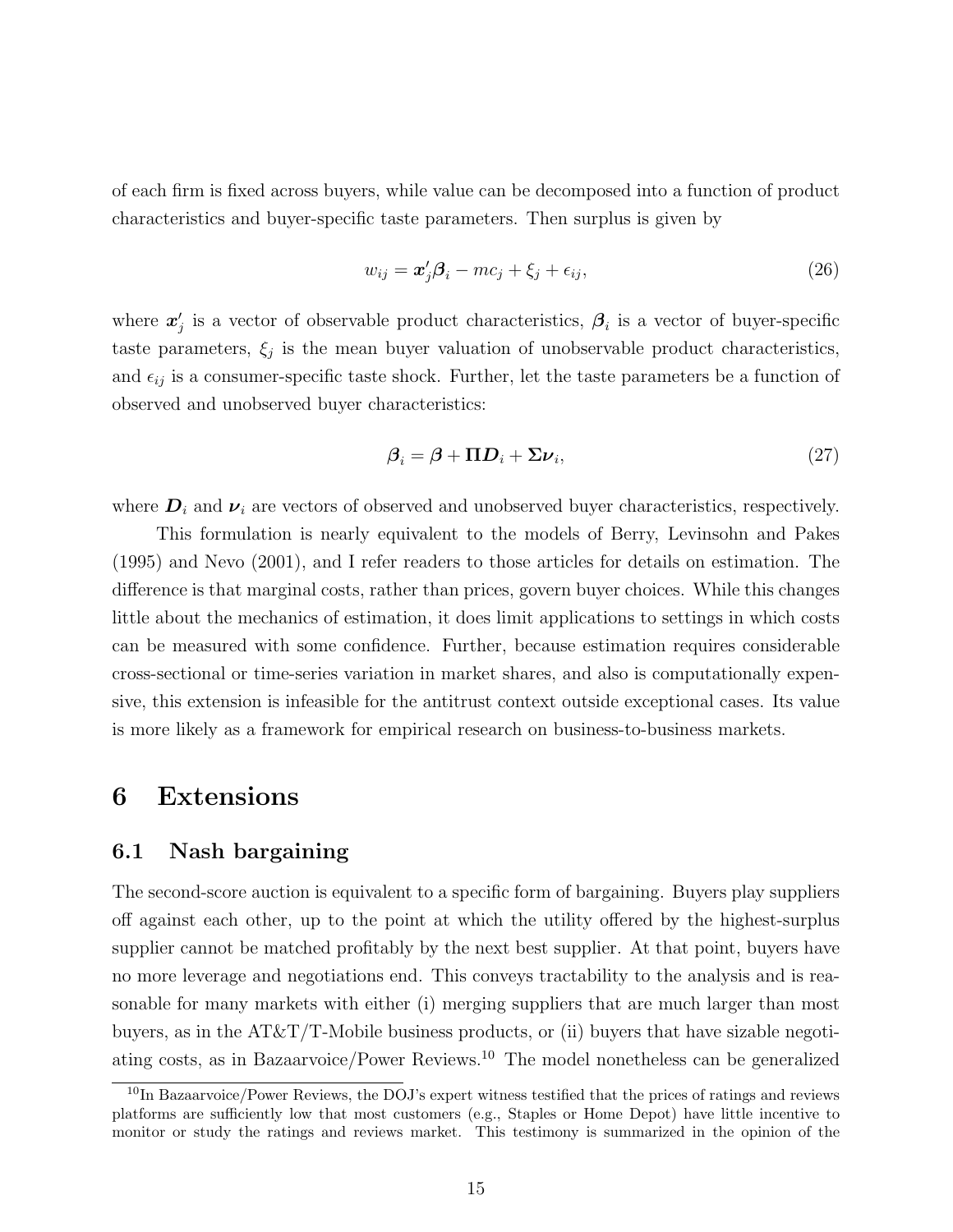to incorporate more extensive bargaining between buyers and the highest-surplus supplier.

Consider the "Nash-in-Nash bargaining" solution proposed in Horn and Wolinsky (1988), which is the theoretical underpinning of several recent empirical articles on bargaining (e.g., Crawford and Yurukoglu 2012; Grennan 2013; Gowrisankaran, Nevo, and Town 2014). In the context of this model, the solution requires that the transfer prices negotiated between a buyer and each supplier represent the solutions to bilateral Nash bargaining, conditional on all the other negotiated prices. This changes little for inferior suppliers – in subgame perfect equilibrium, they offer prices that transfer all available surplus to the buyers, yet are not selected. The highest-surplus supplier, however, no longer retains as profit all the surplus it creates in excess of what could have been created by the second-best supplier. Rather, a bargaining parameter determines the split of this excess surplus.

The Nash-in-Nash solution, letting  $j$  be the highest-surplus supplier for buyer  $i$ , is given by

$$
p_i = \arg \max_{p} (p - c_{ij})^{\alpha} (v_{ij} - p - z_{\{k \neq j\}})^{1 - \alpha}
$$
 (28)

subject to the restriction  $p \in [c_{ij}, v_{ij} - z_{\{k\neq j\}}]$ , where  $\alpha \in [0, 1]$  is the bargaining parameter. The first term on the right hand side is the profit that the supplier receives from the transaction, less the profit that the supplier would receive absent the transaction, which is zero. The second term is the buyer utility from the transaction less the buyer utility that could be obtained, absent the transaction, from the next best supplier.

The bargaining parameter determines the split of excess surplus. If  $\alpha = 1$ , then the supplier has all the bargaining power, and  $p_i = v_{ij} - z_{\{k\neq j\}}$ . This is the highest price at which the buyer prefers supplier  $j$  over the next best supplier. It is also the solution of the second-score auction. If instead  $\alpha = 0$ , then the buyer has all the bargaining power, and  $p_i = c_{ij}$ . This is the lowest possible price at which supplier j is willing to transact. Mergers are uninteresting in this case because suppliers cannot exercise market power. For  $\alpha \in (0,1)$ , the highest-surplus supplier and the buyer split the surplus that is in excess of what could have been created by the second-best supplier.

Extending the derivations in Section 4 to account for bargaining is straight-forward because bargaining does not affect choice probabilities. With both the second-score auction and the Nash-in-Nash bargaining model, the highest-surplus supplier always wins. In both models, price effects arise if and only if the products of the merging suppliers are create the most and second-most surplus, assuming that all products are retained post-merger.

district court.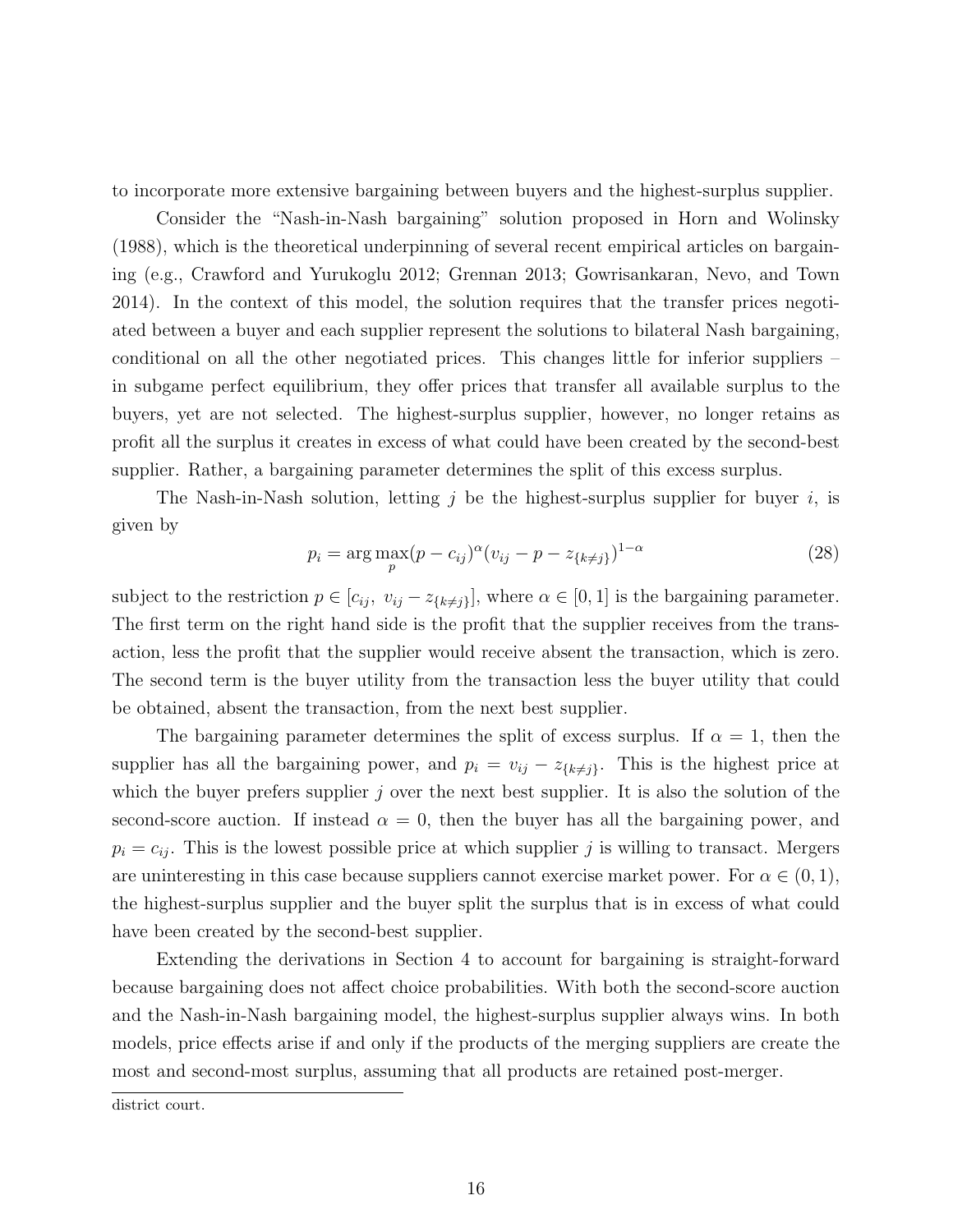### 6.2 First score auctions and Bertrand pricing

I consider first-score auctions in this final extension. This formulation of negotiation is less interesting for two reasons: First, it contains none of the "back-and-forth" between buyers and suppliers that is common in procurement settings. The first-score auction requires that buyers commit, in advance of the auction, not to negotiate after offers are received. This is difficult in most business-to-business markets. Second, the economics of first-score auctions resemble closely the economics of consumer products markets and Bertrand pricing models, which are well developed in the literature. These connections have been highlighted in previous research (e.g., Einav 2003).

As before, let each supplier j submit an offer  $b_{ij}$  to buyer i with knowledge of its own value and marginal cost but without knowledge of its competitors' values and costs. The supplier with the highest score,  $S_{ij} = v_{ij} - b_{ij}$  again wins the contract. The price of the first-score auction, however, is the offer of the highest-score supplier. In a slight abuse of notation, let  $s_{ij}(\boldsymbol{b}_i)$  be the ex ante selection probability of supplier j given the vector of offers  $\mathbf{b}_i = [b_{i1}, b_{i2}, \dots]$ . Then the profit maximizing offer of each supplier j satisfies the first order condition

$$
b_{ij} = c_{ij} - \left(\frac{\partial s_{ij}(\mathbf{b}_i)}{\partial b_{ij}}\right)^{-1} s_{ij}(\mathbf{b}_i)
$$
\n(29)

Offers equal marginal cost plus a markup term and, in equilibrium, the highest-surplus supplier wins the contract. Equation (30) is identical to the pricing equations that arise with Nash-Bertrand competition among single-product firms, and the extension to multiproduct firms is trivial. A merger among suppliers changes the bidding calculus because the merged entity internalizes the effect of competition between its products. Considering a merger of suppliers  $j$  and  $n$ , the post-merger first order conditions for product  $j$  are given by

$$
b_{ij}^{post} = c_{ij} - \left(\frac{\partial s_{ij}(\boldsymbol{b}_i^{post})}{\partial b_{ij}^{post}}\right)^{-1} s_{ij}(\boldsymbol{b}_i^{post}) - \left(\frac{\partial s_{ij}(\boldsymbol{b}_i^{post})}{\partial b_{ij}^{post}}\right)^{-1} \left(\frac{\partial s_{in}(\boldsymbol{b}_i^{post})}{\partial b_{ij}^{post}}\right) (b_{in}^{post} - c_{in}) \quad (30)
$$

The effect of these new first order conditions on offers, again following the consumer products roadmap, can be simulated based on distributional assumptions along the lines discussed in Section 5. Alternatively, because the new term in the first order conditions enters quasilinearly with a coefficient of unity, as does the marginal cost, in some cases the first order effect of the merger on offers can be calculated directly if pass-through data are available (Jaffe and Weyl 2013; Miller, Remer, Ryan and Sheu 2014).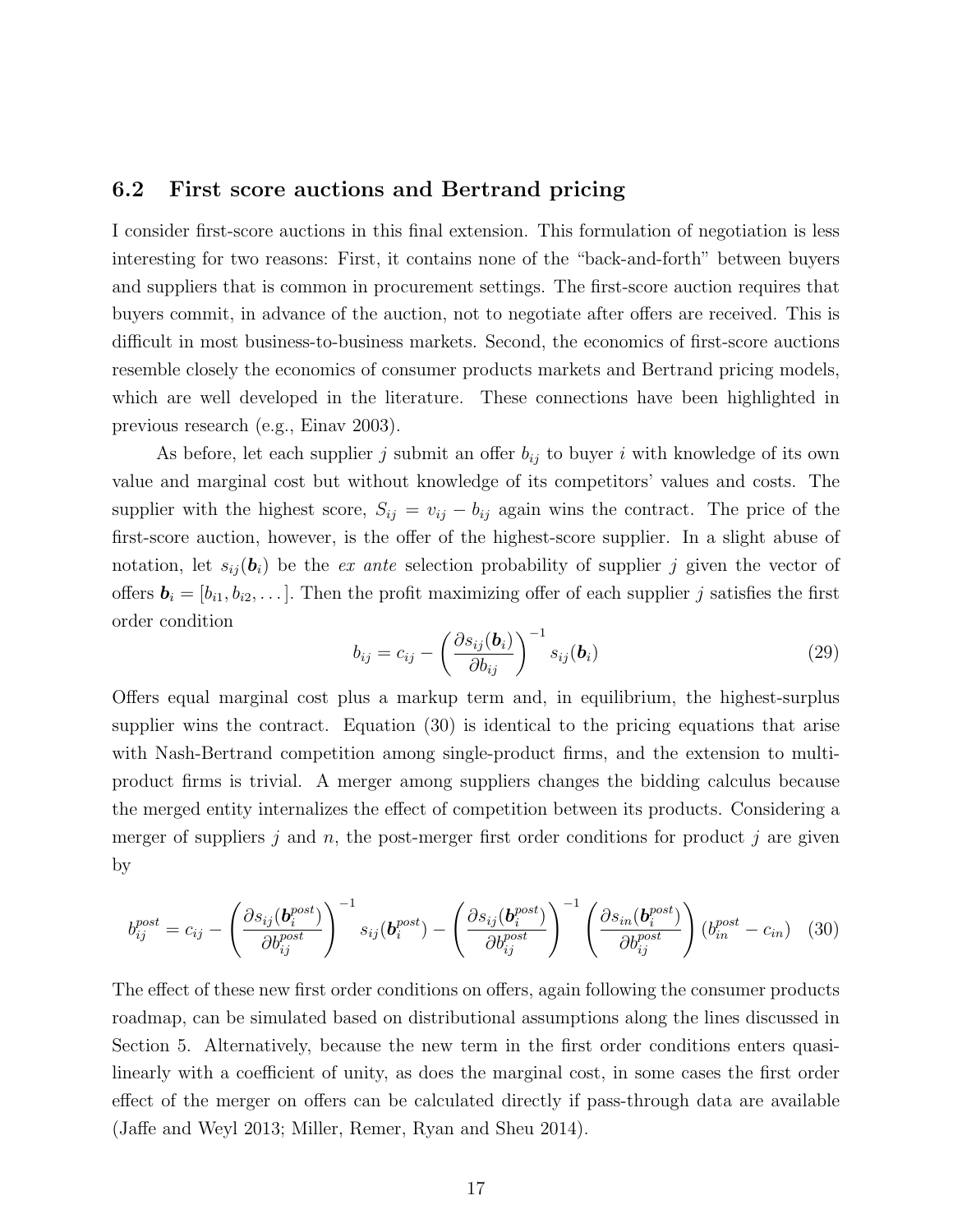## 7 Conclusion

This article has described a stochastic economic model of procurement markets that can be used to predict the effects of mergers between suppliers on market outcomes such as prices, buyer utility and supplier profit. Unlike the existing antitrust literature on auctions, it accommodates product differentiation among suppliers in addition to cost differentiation. Further, the model can be calibrated with data often available to antitrust authorities and thus may be of practical use in evaluating mergers between suppliers in procurement markets. That predictions can be made with limited information is due, in part, to the assumption that the value created by suppliers is exogenous and not subject to manipulation. Left for future research are the interesting questions of whether and how mergers affect market outcomes when supplier value is endogenous and, especially, non-contractible.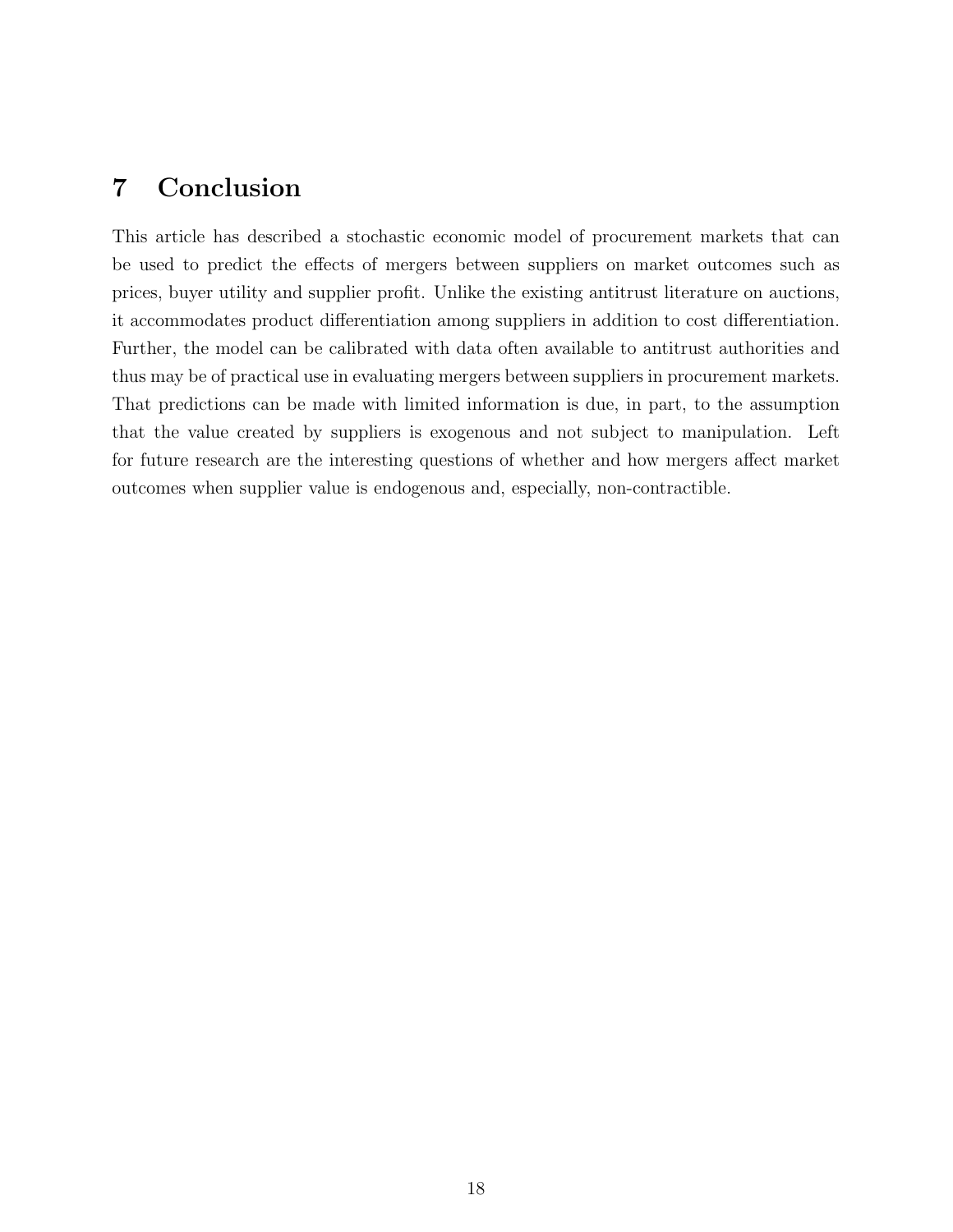### References

Asker, John and Estelle Cantillon (2008). "Properties of Scoring Auctions." RAND Journal of Economics 39(1): 69-85.

Asker, John and Estelle Cantillon (2010). "Procurement when Price and Quality Matter." RAND Journal of Economics 41(1): 1-34.

Bajari, Patrick, Robert McMillan and Steven Tadelis (2009). "Auctions Versus Negotiation in Procurement: An Empirical Analysis." Journal of Law, Economics and Organization 25(2): 372-399.

Bajari, Patrick and Steven Tadelis (2001). "Incentives Versus Transaction Costs: A Theory of Procurement Contracts." RAND Journal of Economics 32: 387-407.

Berry, Steven T. (1994). "Estimating Discrete-Choice Models of Product Differentiation." RAND Journal of Economics 25: 242-262.

Berry, Steven T., James Levinsohn, and Ariel Pakes (1995). "Automobile Prices in Market Equilibrium." Econometrica 63: 841-890.

Branco, Fernando (1997). "The Design of Multidimensional Auctions." RAND Journal of Economics 28(1): 63-81.

Che, Yeon-Koo (1993). "Design Competition Through Multidimensional Auctions." RAND Journal of Economics 24(4): 668-680.

Che, Yeon-Koo and Ian Gale (2003). "Optimal Design of Research Contests." American Economic Review 93(3): 646-671.

Crawford, Gregory S. and Ali Yurukoglu (2012). "The Welfare Effects of Bundling in Multichannel Television Markets." American Economic Review 102(2): 643-685.

Crooke, Philip, Luke Froeb, Steven Tschantz and Gregory Werden (1999). "The Effects of Assumed Demand Form on Simulated Post-Merger Equilibria." Review of Industrial Organization 15: 204-217.

Einav, Liran (2003). "A Note on the Analogies between Empirical Models of Auctions and of Differentiated Product Markets." Unpublished manuscript.

Froeb, Luke, Steven Tschantz and Philip Crooke (1998). "Mergers among Asymmetric Bidders: A Logit Second-Price Auction Model." Unpublished manuscript.

Froeb, Luke, Steven Tschantz and Philip Crooke (1999). "Second-Price Auctions with Power-Related Distributions: Predicting Merger Effects." Unpublished manuscript.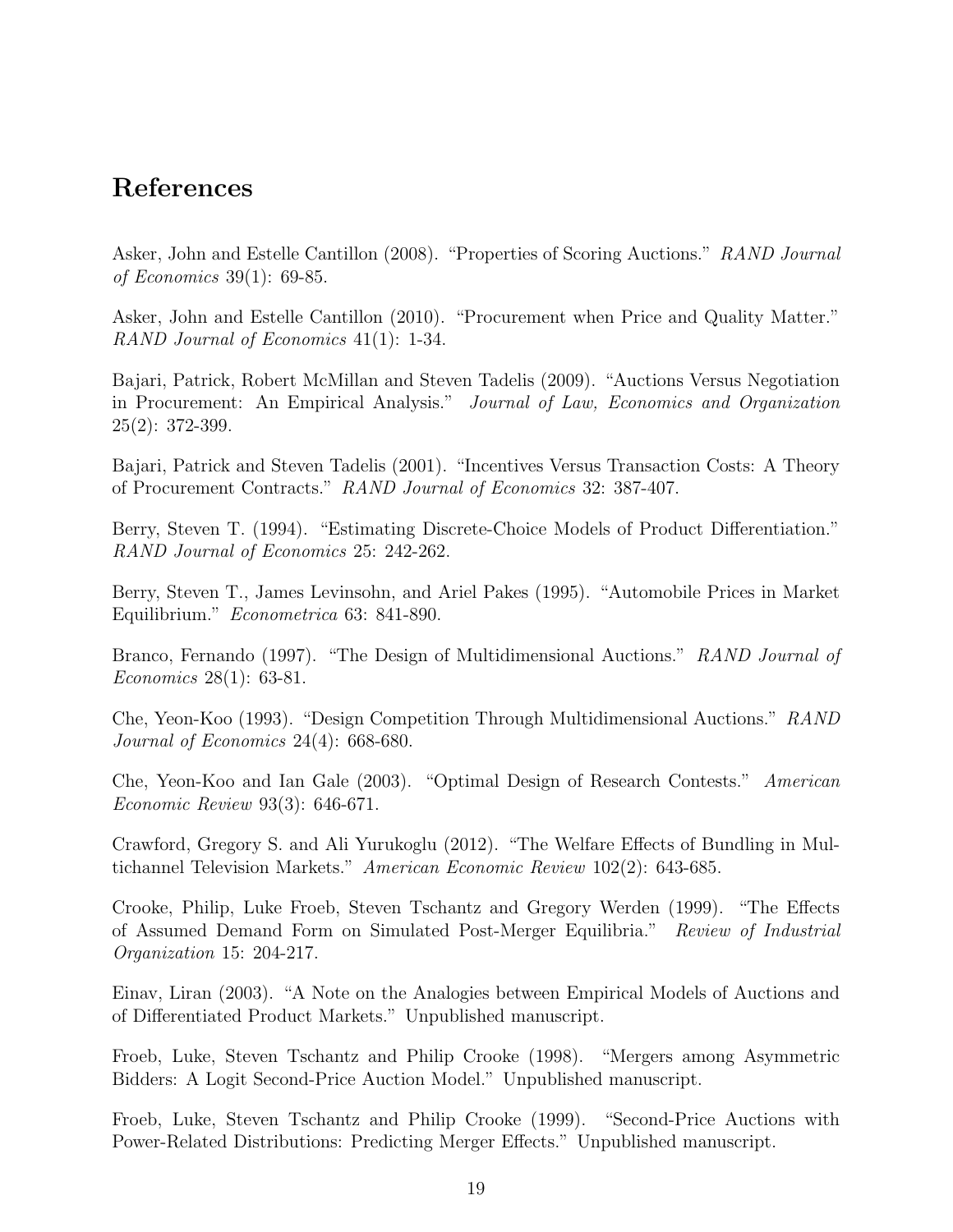Froeb, Luke, Steven Tschantz and Philip Crooke (2000). "Mergers in Sealed vs. Oral Asymmetric Auctions." International Journal of the Economics of Business 7(2): 201-212.

Ganuza, Juan-Jose and Lambros Pechlivanos (2000). "Heterogeneity Promoting Procurement." Economics Letters 67(1): 105-112.

Geibe, Thomas and Paul Schweinzer (2014). "Probabilistic Procurement Auctions." Unpublished manuscript.

Gowrisankaran, Gautam, Aviv Nevo, and Robert Town (2014). "Mergers when Prices are Negotiated: Evidence from the Hospital Industry." American Economic Review forthcoming.

Grennan, Matthew (2013). "Price Discrimination and Bargaining: Empirical Evidence from Medical Devices." American Economic Review 103(1): 145-177.

Horn, Henrick and Asher Wolinsky (1988). "Bilateral Monopolies and Incentives for Merger." RAND Journal of Economics 19(3): 408-419.

Jaffe, Sonia and E. Glen Weyl (2013). "The First Order Approach to Merger Analysis." American Economic Journal: Microeconomics 5(4): 188-218.

Klein, Benjamin and Keith B. Leffler (1981). "The Role of Market Forces in Assuring Contractual Performance." Journal of Political Economy 95(5): 921-937.

Krasnokutskaya, Elena, Kyungchul Song, and Xun Tang (2014). "The Role of Quality in Service Markets Organized as Multi-Attribute Auctions."

Laffont, Jean-Jacques and Jean Tirole (1987). "Auctioning Incentive Contracts." Journal of Political Economy 95: 921-937.

Lewis, Gregory and Patrick Bajari (2011). "Procurement Contracting with Time Incentives: Theory and Evidence." Quarterly Journal of Economics 126: 1173-1211.

Nevo, Aviv (2001). "Measuring Market Power in the Ready-to-Eat Cereal Industry." Econometrica 69(2): 307-342.

Miller, Nathan H., Marc Remer, Conor Ryan and Gloria Sheu (2014). "On the First Order Approximation of Counterfactuals in Oligopoly Models." Working paper.

Sandhusen, Richard (2008). Marketing. Hauppauge, N.Y.: Barron's Educational Series. ISBN 0-7641-3932-0.

Taylor, Curtis R. (1993). "Delivery-Contingent Contract for Research." Journal of Law, Economics and Organization 9: 188-203.